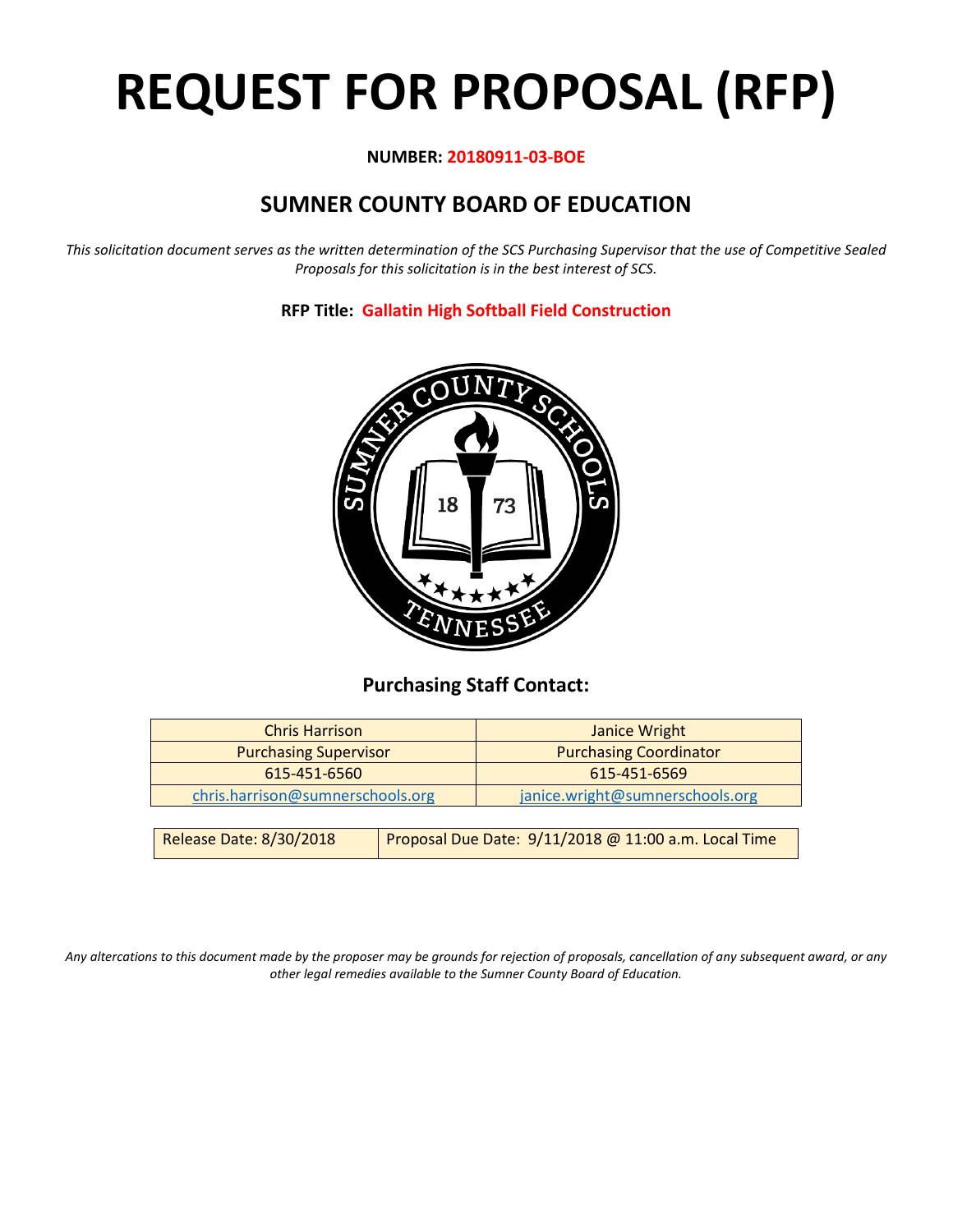## **NOTICE TO PROPOSERS**

There may be one or more amendments to this RFP. In order to receive communication for any such amendments issued specifically to this RFP, the proposer must provide a Notice of Intent to Propose to the Sumner County Board of Education (SCS) Purchasing Department. The proposer must utilize this form when submitting notice. The notice may be sent by email to: Purchasing Office, purchasing@sumnerschools.org. SCS will send amendments only to those proposers which complete and return this information by the deadline list in the RFP Schedule of Events (Section 4).

| <b>RFP Number:</b>      | 20180911-03-BOE Gallatin High Softball Field Construction |
|-------------------------|-----------------------------------------------------------|
| Company Name:           |                                                           |
| <b>Mailing Address:</b> |                                                           |
|                         |                                                           |
|                         |                                                           |
| Phone Number:           |                                                           |
| <b>Contact Person:</b>  |                                                           |
| Email Address:          |                                                           |
|                         |                                                           |
| Authorized Signature    |                                                           |
| <b>Printed Name</b>     |                                                           |
| Date                    |                                                           |

Emailed amendments will be sent in a Microsoft Word (Office for Windows) or Portable Document Format (pdf) format. Any alterations to the document made by the proposer may be grounds for rejection of proposal, cancellation of any subsequent award or any other legal remedies available to the Sumner County Board of Education.

Amendments will also be posted on the SCS website **https://sumnerschools.org/index.php/current-bids-and-rfps** and attached to the solicitation listing as a PDF or WORD file. Check the particular solicitation on the Current Bids and RFPs webpage for any posted amendments.

By completing and returning this form, the Proposer has expressed its intent to provide a proposal for **20180911-03-BOE Gallatin High Softball Field Construction.**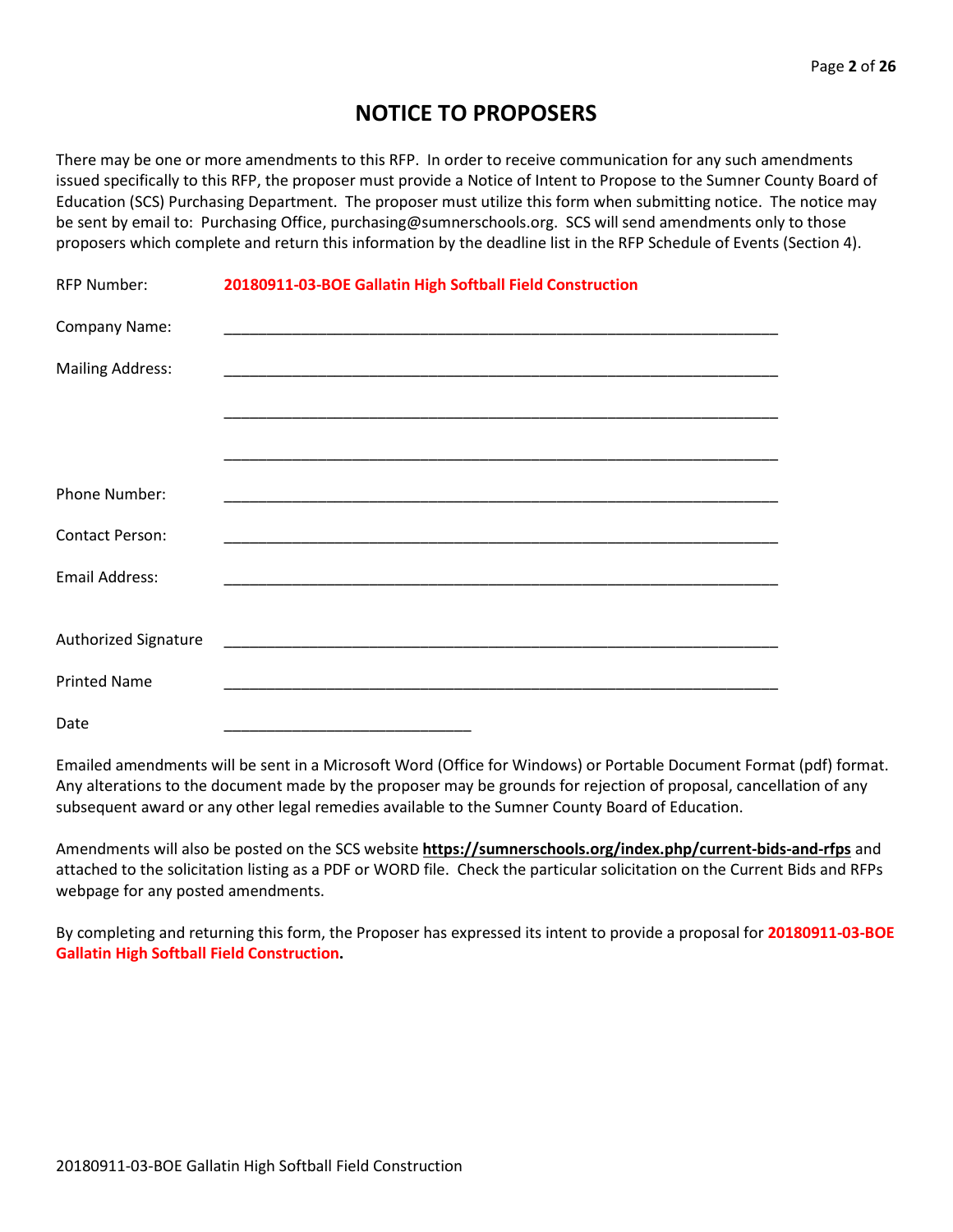## **TABLE OF CONTENTS**

- 1. Introduction/Overview
	- 1.1. Purpose
	- 1.2. Contact Information
- 2. Requirements
	- 2.1. Scope of Work/Specifications
	- 2.2. Contactor Obligations
- 3. Source Selection and Contract Award
- 4. Schedule of Events
- 5. Instructions for Proposal
	- 5.1. Required Forms
	- 5.2. New Vendors
	- 5.3. Acknowledgement of Insurance Requirements
	- 5.4. Clarification and Interpretation of RFP
	- 5.5. Proposal Package
	- 5.6. Delivery of Proposals
	- 5.7. Evaluation of Proposals
	- 5.8. Request for Clarification of Proposals
	- 5.9. Protests
- 6. Attachments
	- 6.1. Contact Information
	- 6.2. Bid Form/Certification
	- 6.3. References
	- 6.4. Certification Regarding Debarment or Suspension
	- 6.5. Condition of Submitting Proposal
	- 6.6. Statement of Non-Collusion
	- 6.7. Attestation Re Personnel
	- 6.8. Drug Free Workplace Affidavit
	- 6.9. IRS Form W-9
		- \**An online, fillable version can be found at https://www.irs.gov/pub/irs-pdf/fw9.pdf*
	- 6.10. Standard Terms & Conditions
	- 6.11. Vendor Checklist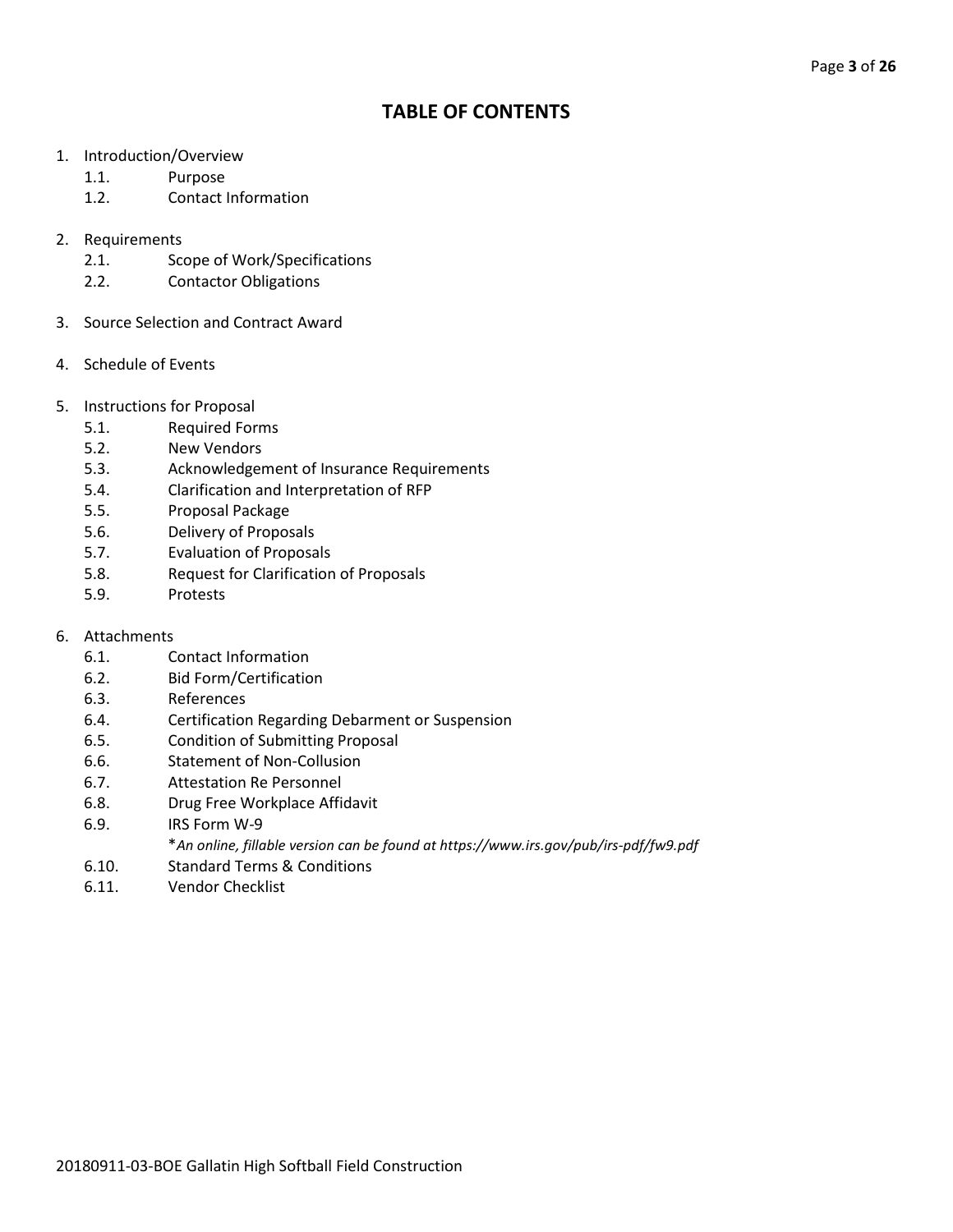#### 1. Introduction/Overview

#### 1.1. Purpose

The Sumner County Board of Education (SCS) is requesting sealed proposals for the construction of a new softball field located at Gallatin High School.

#### 1.2. Contact Information

Unauthorized contact regarding this RFP with employees or officials of SCS other than the Purchasing Supervisor named below may result in disqualification from this procurement process.

Interested parties must direct all communication regarding this RFP to the Purchasing Supervisor, who is SCSs only official point of contact for this RFP.

| <b>RFP Procedures:</b>           | <b>RFP Specifications:</b>         |
|----------------------------------|------------------------------------|
|                                  |                                    |
| Chris Harrison                   | Johnnie Anderson                   |
| <b>Purchasing Supervisor</b>     | Asst. Principal, Gallatin High     |
| 1500 Airport Road                | 700 Dan P Herron Drive             |
| Gallatin, TN 37066               | Gallatin, TN 37066                 |
| $(615)$ 451-6560                 | $(615)$ 452-2621                   |
| chris.harrison@sumnerschools.org | johnnie.anderson@sumnerschools.org |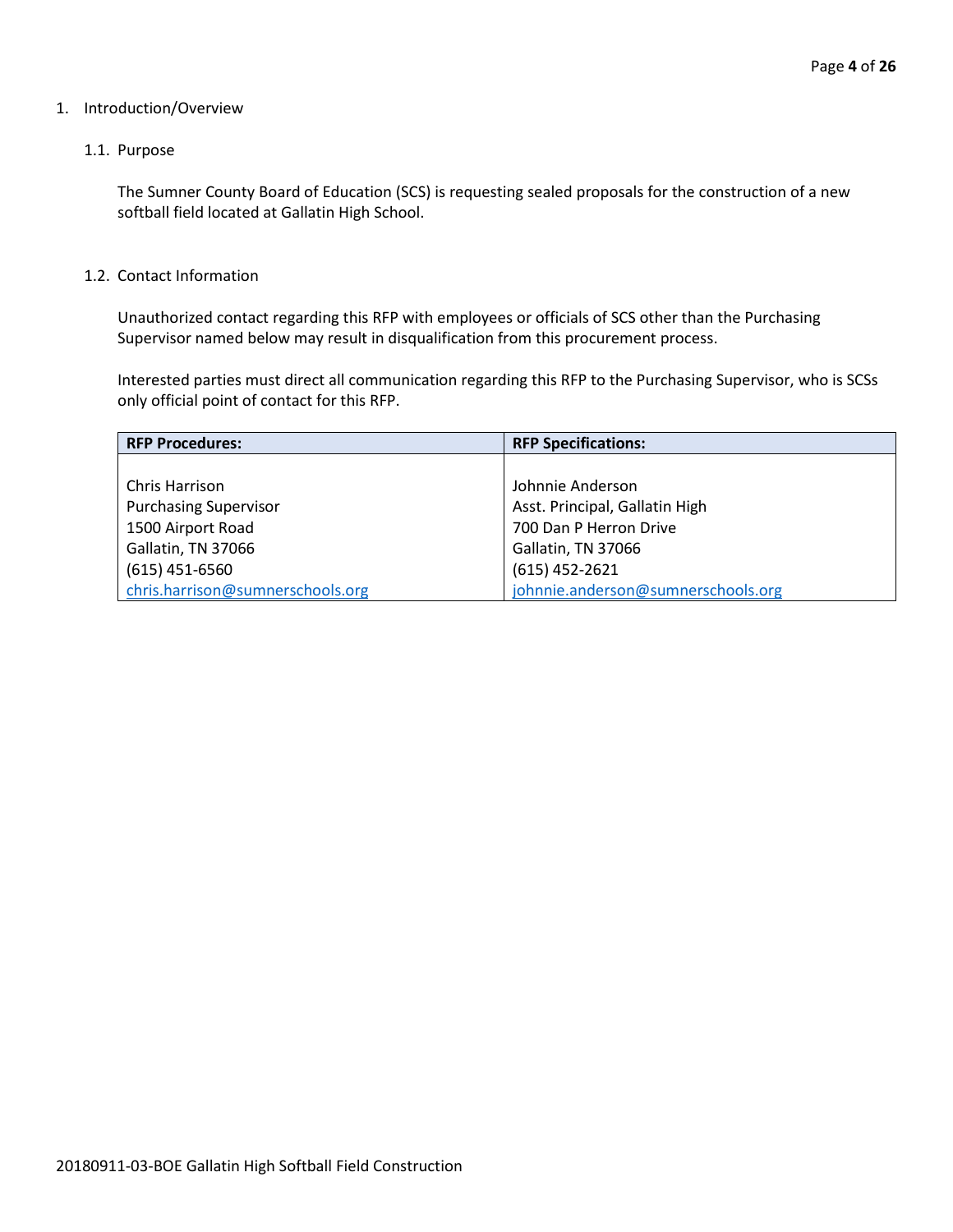#### 2. Requirements

#### 2.1. Scope of Work / Specifications

See Attachment A for design criteria.

**Jobsite:** Gallatin High 700 Dan P Herron Drive Gallatin, TN 37066

\*A site visit is recommended to fully ascertain the scope of work. All site visits must be coordinated with the school. All visitors will be required to sign in thru the Lobbyguard verification system located in the front office of the school.

#### **Construction**

- A. Prepare infield for 4" of clay and laser graded to  $+/ \frac{1}{2}$ " of finish grade elevations.
- B. Provide 4" of sifted infield clay.
- C. Installation and laser grading of infield clay to  $+//2''$  of finish grade elevations.
- D. Provide and install fully automatic irrigation system with head-to-head coverage.
- E. Laser grade turf areas to  $+/-\frac{1}{2}$  of finish grade elevations and prepare for grassing.
- F. Provide and install 4-sided pitching rubber, home plate and anchors.
- G. Provide and install 1 set of bases and anchors.
- H. Install 4" of 5-star packing clay in an area covering 4'x8' in front of pitching rubber.
- I. Build single bullpen mound on each side of field.
- J. Sod field with big roll Bermuda 419 covering 30,000 square foot.
	- a. Alternate pricing for sprigging field is to be submitted.

#### **Irrigation System**

- A. Irrigation system is going to exclude power to controller.
- B. Point of connection for system within 100' of field.

#### **Sports Field Contractor Requirements**

The Sports Field Contractor/subcontractor wishing to bid on this project must be a licensed contractor in the State of Tennessee, in good standing with the state license board, and shall meet the following minimum provisions, in addition to all other requirements of this project and be able to submit verification of such within the below stipulated timeframe.

In the event a bidder submits a subcontractor that does not meet the minimum qualifications, bidder shall be required to provide a contractor who does meet the minimum for the same price as originally bid.

The Owner and its representative shall be the sole judge of the contractor/subcontractor meeting the requirements set forth; the Owner's decision will be final. The Owner reserves the right to act in its best interest in this determination process, to waive all technicalities and informalities, and to accept only qualified responsible contractors/subcontractors who, in the Owner's opinion, meet the above stated provisions.

Only experienced Sports Field Contractors or subcontractor's meeting all the following qualifications will be considered for the sports field work. If the General Contractor proposes to self-perform the sports field work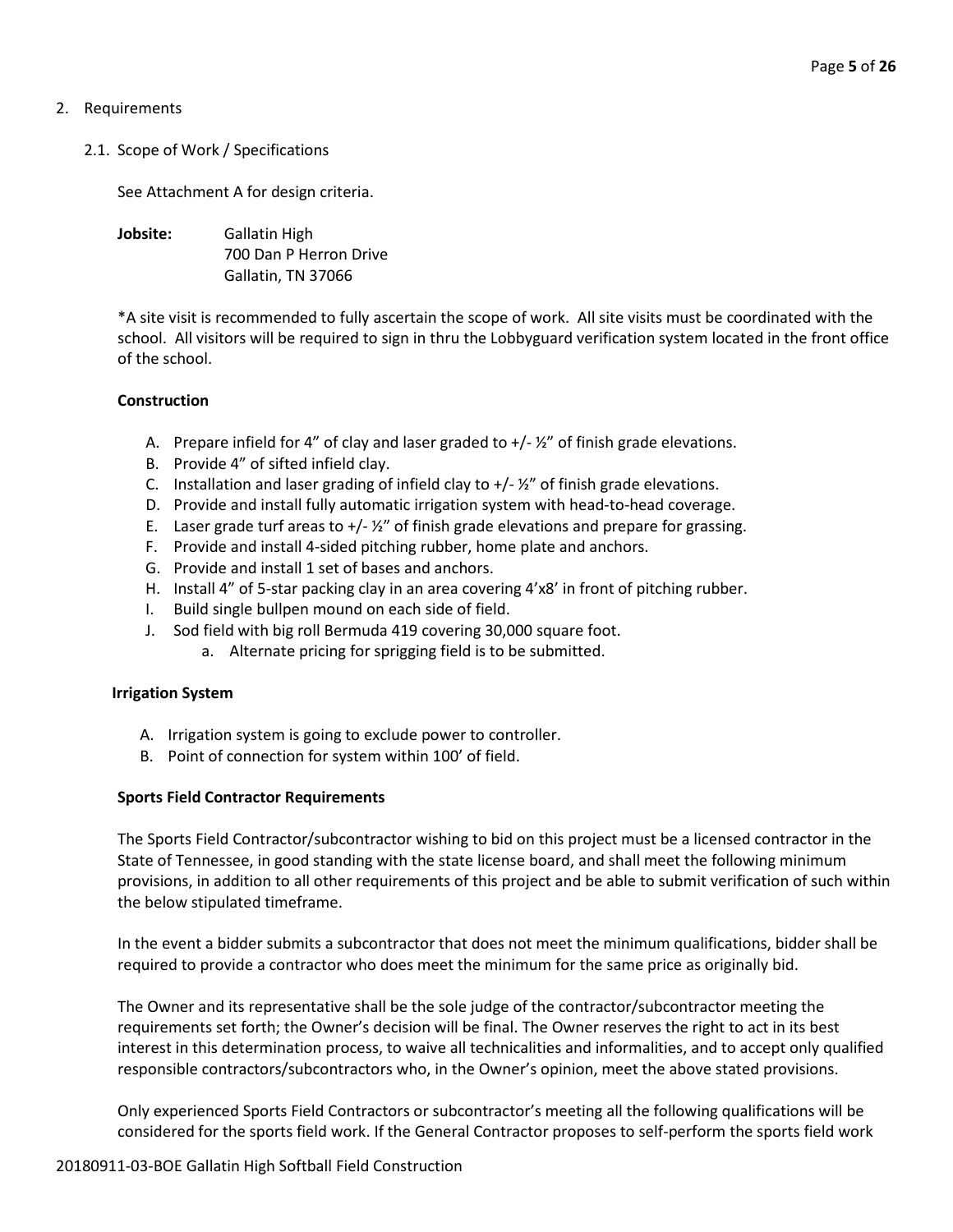described herein, the documentation described below must be submitted within the stipulated time frame. Prime bidders who intend to subcontract the sports field construction must submit documentation listed herein for all sports field subcontractors:

#### **Qualifications:**

- A. The Sports Field Contactor or subcontractor shall be a specialty contractor in the construction of athletic fields. The Sports Field Contractor's sole business shall be the construction of Sports Fields.
- B. The Sports Field Contractor must have a minimum of five (5) years of experience doing business under the same name, having predominately performed the discipline specific work being considered for this project. Joint ventures shall not be considered and will not be allowed for this project without specific approval from the Owner.
- C. The Sports Field Contractor or subcontractor shall have built and completed 5 comparable construction projects during the past five (5) years; said fields shall have been complete projects from subgrade establishment through installation of sod or sprigs and have been performed by the actual Sports Field Contractor or Subcontractor.
- D. The Sports Field Contractor or subcontractor shall perform all required work with staff supervision and employees, using company equipment either owned or leased.
- E. The Sports Field Contractor's use of laser technology shall include the use of a land leveler that is equipped with laser controlled hydraulic system that automatically raises and lowers the implement. This implement shall be towed by an agricultural type tractor to reduce compaction. Laser grading shall be a multiple step process at differing layers. Each of these layers will require a laser grading process and will meet the degrees of variation to desired slopes and elevation.

#### **EXPERIENCE:**

- A. State the following "Listed Data" for all athletic projects completed by the Sports Field Contractor or subcontractor; requiring a minimum of ten (10) comparable athletic field construction projects within the past five (5) years. Projects shall have been completed laser grading technology.
	- Project's Complete Name and Address
	- Owner's Complete Name, Address, Telephone Number, and email address.
	- If applicable, Architect/Engineer's Complete Name, Address, Telephone Area Code and Number, and email address.
	- Year Project Started.
	- Year Project Completed.
	- Description of Responsibilities for all Projects.
	- Identify the project manager and superintendent for the project. Narrative Description of Each Project, noting single field projects, all fields of multiple field projects, what sports are played on each field, and amenities that were your Company's responsibility. List all subcontracted work per all fields for all projects. List all work performed directly by your company per all fields for all projects.
	- List details and information about all your sub-contractors including, length of relationship, company name, owner's name, their contact person, full addresses and telephone numbers.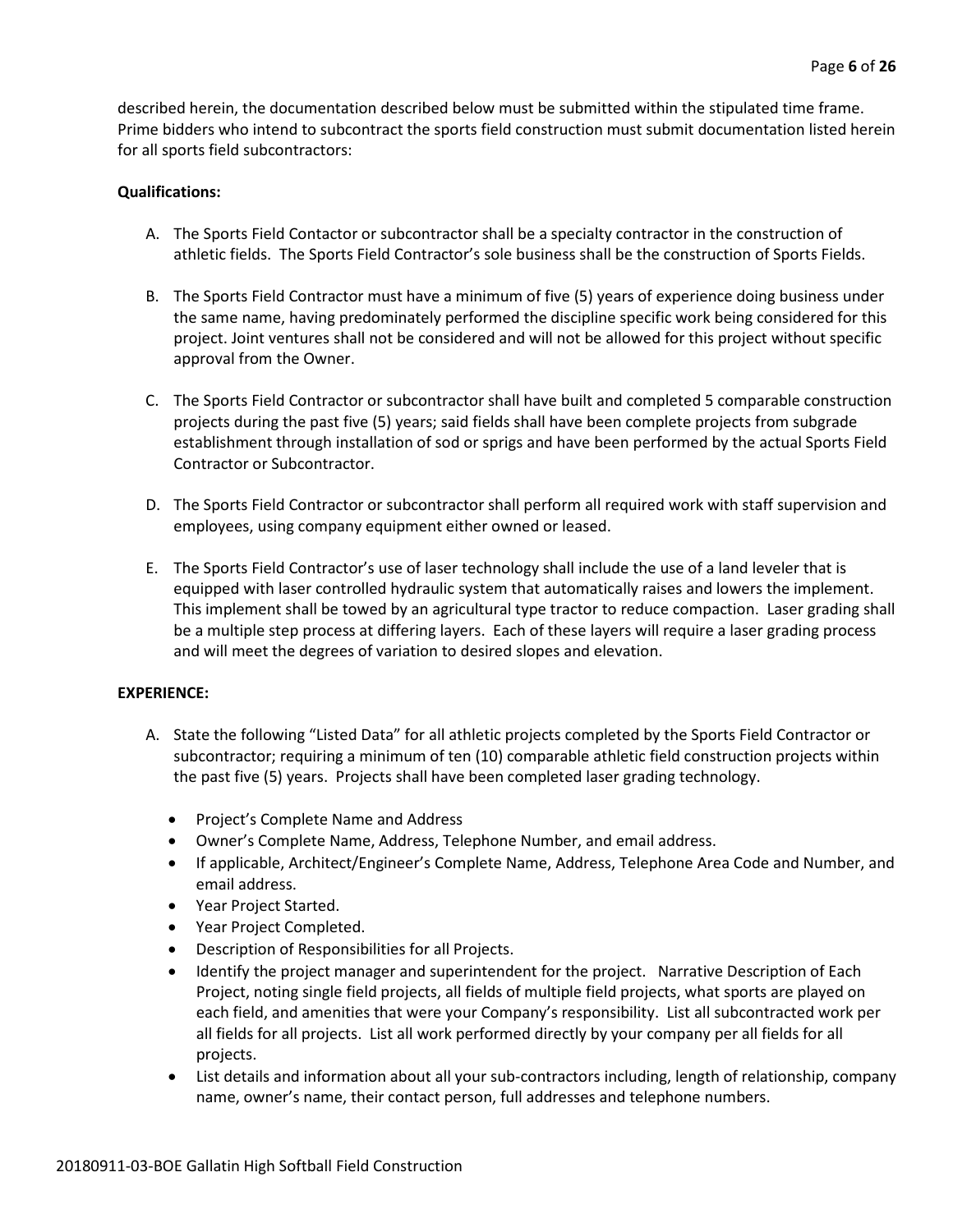- B. On a separate sheet please list all sports field related equipment including all Laser Technology and Equipment, and all other specialized Sports Field Construction Equipment that you propose to utilize. Include all general grading equipment utilized by your company.
- C. Contractor shall list all supervisory employees with titles and time of continuous employment. Identify which projects listed above that they participated in and list their responsibilities. Specifically list the supervisory employees, with titles, that would be assigned to this project. Sports Field Contractor must provide resume of project supervisor with a minimum of 5 years' experience who will be present on the site during the project, including a list of projects completed.
- D. Contractor must provide bank reference and trade references.
- E. THE IRRIGATION CONTRACTOR, IF DIFFERENT FROM THE SPORTS FIELD CONTRACTOR, IS TO BE A SUBCONTRACTOR TO THE SPORTS FIELD CONTRACTOR AND WILL BE UNDER THE CONTROL OF THE SPORTS FIELD CONTRACTOR FOR COORDINATION OF WORK. THE SPORTS FIELD CONTRACTOR WILL BE RESPONSIBLE FOR THE PERFORMANCE OF THE IRRIGATION CONTRACTOR.

#### **Notes:**

It required to perform conformance surveys by a certified surveyor for the sub-grade and finish grade elevations. A review is required before the next step is started. Subgrade +- ¾" and Finish grade +- ½".

The Sports Field Contractor is required to laser grade the subgrade and finish grade to catch any discrepancies in subgrade before the process gets too far along.

- 2.2. Standard Contractor Obligations
	- 2.2.1.1. Shall provide and obtain all necessary materials, equipment and labor to perform all items listed in the Scope of Work.
	- 2.2.1.2. Shall provide and obtain all necessary permits with Local, County, etc. agencies as required by law and as required in the Scope of Work and shall schedule all necessary inspections with the same agencies as required by law.
	- 2.2.1.3. Shall strictly adhere to all specifications, engineered drawings and any other form of documentation related to the completion of the Scope of Work. SCS reserves the right to withhold partial or all payment until the work is completed to the specifications and satisfaction of SCS. Any work not completed to specifications will be the Contractor's sole responsibility and expense to redo.
	- 2.2.1.4. Shall dispose of all generated waste materials in compliance with all Local, State and Federal guidelines, regulations and requirements.
	- 2.2.1.5. Shall have property trained and experienced staff to facilitate the services specified in the Scope of Work. If applicable, the Contractor shall provide documentation that staff has received the manufacturers' certification to complete the services specified in the Statement of Work.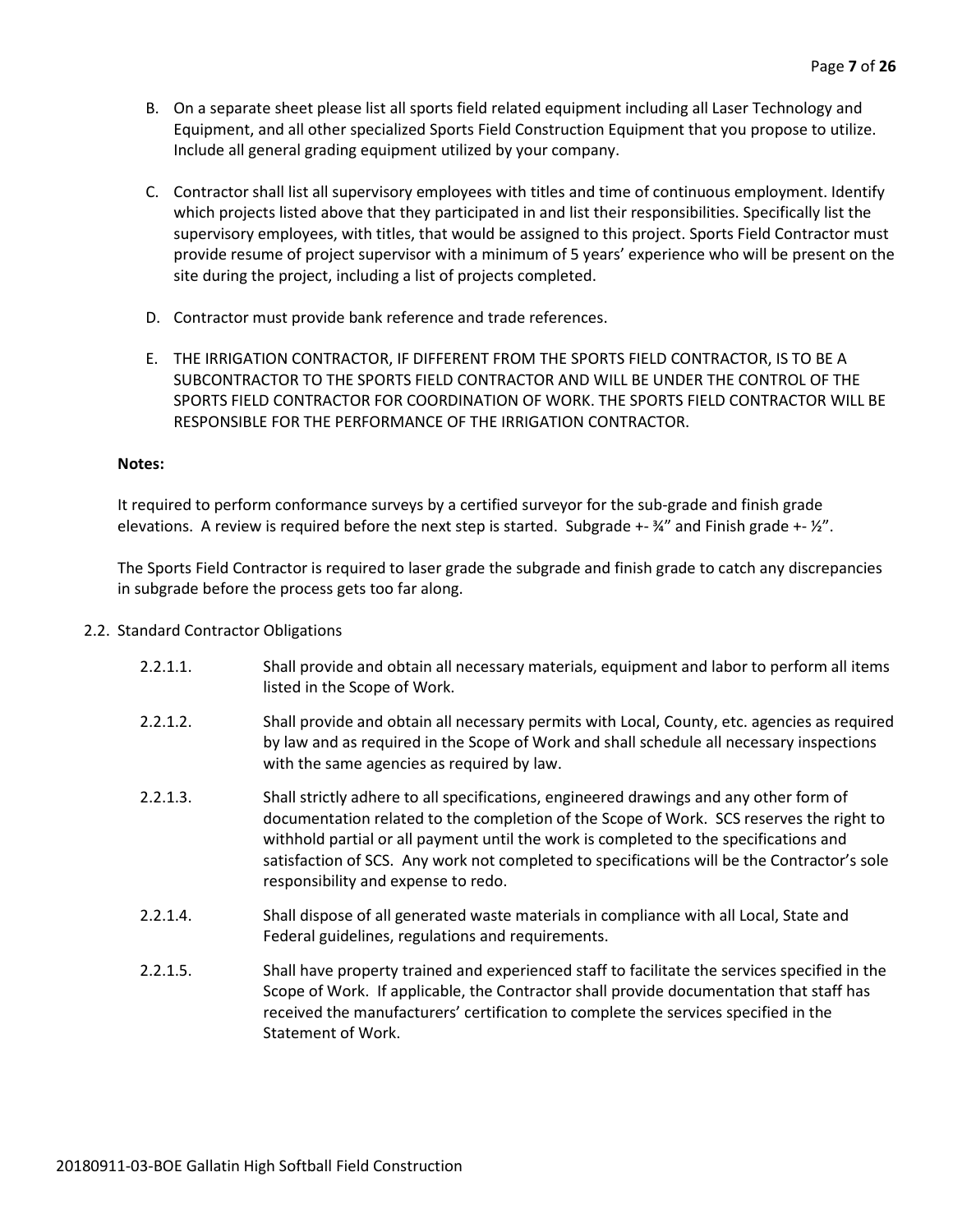- 3. Source Selection and Contract Award
	- Award(s), if made, will be made to the Responsive and Responsible proposer(s) whose proposal is most advantageous to SCS, taking into consideration price and the other evaluation criteria set forth in the RFP.
		- o General Criteria to be determined "Responsive"
			- Does the proposal include all required information, included completed attachment forms and affidavits?
			- Was the proposal delivered on or before the stated deadline? Did it include the required number of copies (hard & electronic)?
		- o General Criteria to be determined "Responsible"
			- Does the Proposer demonstrate an understanding of SCSs needs and proposed approach to the project?
			- **Does the Proposer possess the ability, capacity, skill and financial resources to provide the** service?
			- Can the Proposer take upon itself the responsibilities set forth in the RFP and produce the required outcomes in a timely fashion?
			- **Does the Proposer have the character, integrity, reputation, judgement, experience and** efficiency required for the project?
	- SCS reserves the right to enter into discussions with Proposers which have submitted proposals determined to be reasonably like of being considered for selection to assure a full understanding of and responsiveness to the RFP requirements. Every effort shall be afforded to assure fair and equal treatment with respect to the opportunity for discussion and/or revision of their respective proposals. Revisions may be permitted after the submission and prior to the award for the purpose of obtaining the best offers.
	- SCS reserves the right to negotiate price and contract terms and conditions with the most qualified proposer(s) to provide the requested service. If a mutually beneficial agreement with the lowest responsive and responsible Proposer is not reached, SCS reserves the right to enter into contract negotiations with the next lowest Proposer and continue this process until an agreement is reached.
	- Upon mutual agreement by both parties, SCS shall grant the right to extend the terms, conditions and prices of contract(s) awarded from this RFP to other Institutions (such as State, Local and/or Public Agencies) who express an interest in participating in any contract that results from this RFP. Each of the "piggyback" Institutions will issue their own purchasing documents for purchase of the goods/services. Proposer agrees that SCS shall bear no responsibility or liability for any agreements between Proposer and the other Institution(s) who desire to exercise this option.
- 4. Schedule of Events

| <b>RFP Issued</b>              | <b>August 30, 2018</b>                     |
|--------------------------------|--------------------------------------------|
| <b>Questions DEADLINE</b>      | September 6, 2018                          |
| <b>RFP Submission DEADLINE</b> | September 11, 2018 @ 11:00 a.m. Local Time |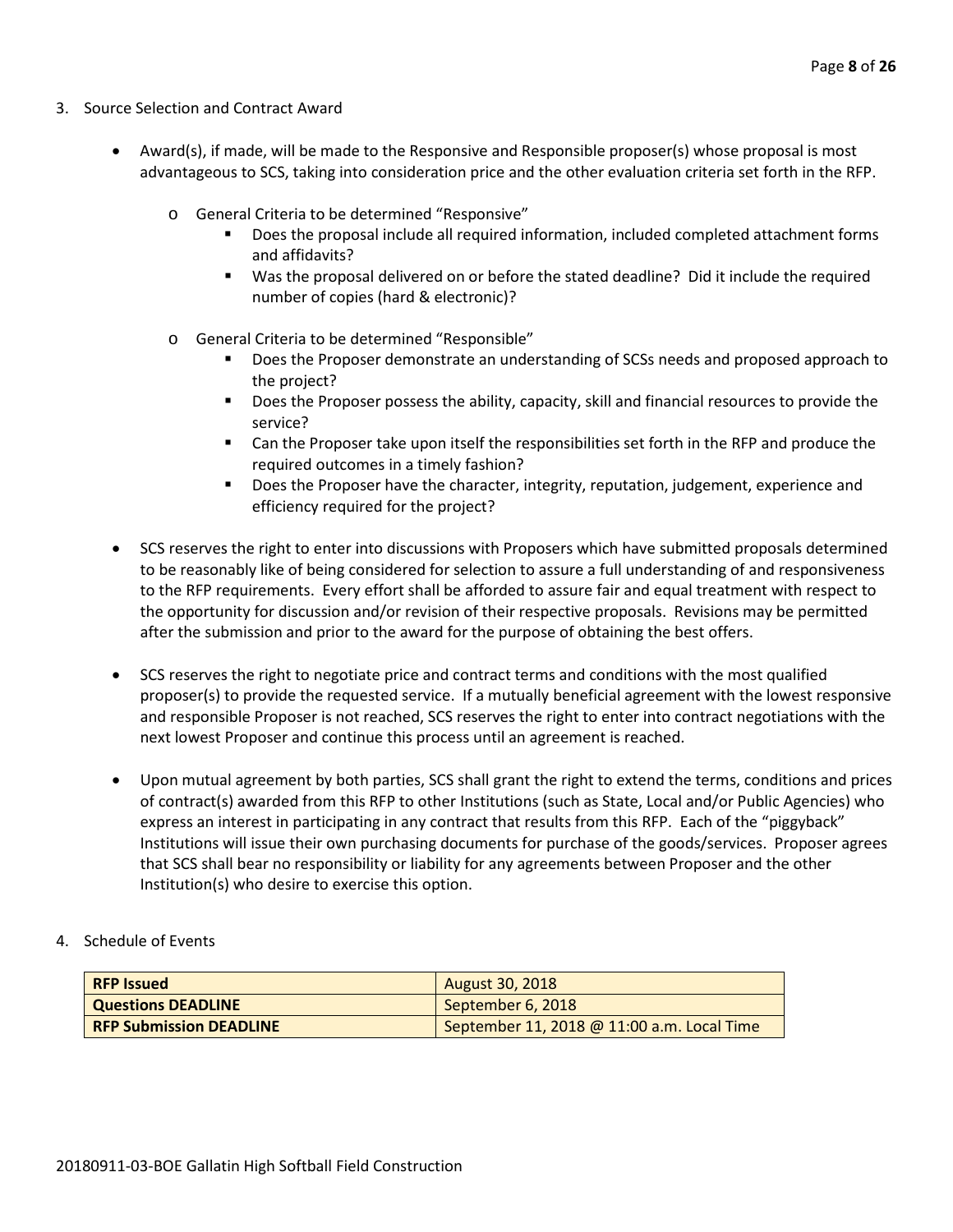#### 5. Instructions for Proposal

#### 5.1. Required Forms

- Proposer must complete and submit the Attachments in Section 6. Attachments may be omitted depending on the RFP requirements. Refer to the Table of Contents for omitted Attachments.
- Evidence of a valid State of Tennessee Business License and/or Sumner County Business License.
- For all vendors with annual purchases in excess of \$50,000; a Sumner County Business License must be on file with the SCS Finance Department. Evidence of the license must be provided within ten (10) working days following notification of award; otherwise, SCS may rescind its acceptance of the Proposer's proposal.
- Copy of State of Tennessee License (if applicable) in respective field.
- If applicable, the Proposer must include a copy of the contract(s) the Proposer will submit to be signed.

#### 5.2. New Vendors

- To comply with Internal Revenue Service requirements, all vendors who perform any type of service are required to have a current IRS Form W-9 on file with the SCS Finance Department. It is a mandatory requirement to complete the IRS Form W-9 (Attachment 6.9) included in this RFP.
- To comply with the Tennessee Lawful Employment Act (50-1-702 and 50-1-703), non-employees (individuals paid directly by the employer in exchange for the individual's labor or services) must have on file one (1) of the following documents:
	- o A valid Tennessee driver's license or photo identification;
	- o A valid driver's license or photo identification from another state where the license requirements are at least as strict as those in Tennessee;
	- o A birth certificate issued by a U.S. state, jurisdiction or territory;
	- o A U.S. government issued certified birth certificate;
	- o A valid, unexpired U.S. passport;
	- o A U.S. certificate of birth abroad (DS-1350 or FS-545)
	- o A report of birth abroad of a U.S. citizen (FS-240);
	- o A certificate of citizenship (N560 or N561);
	- o A certificate of naturalization (N550, N570 or N578);
	- o A U.S citizen identification card (I-197 or I-179); or
	- o Valid alien registration documentation or other proof of current immigration registration recognized by the United States Department of Homeland Security that contains the individual's complete legal name and current alien admission number or alien file number (or numbers if the individual has more than one number).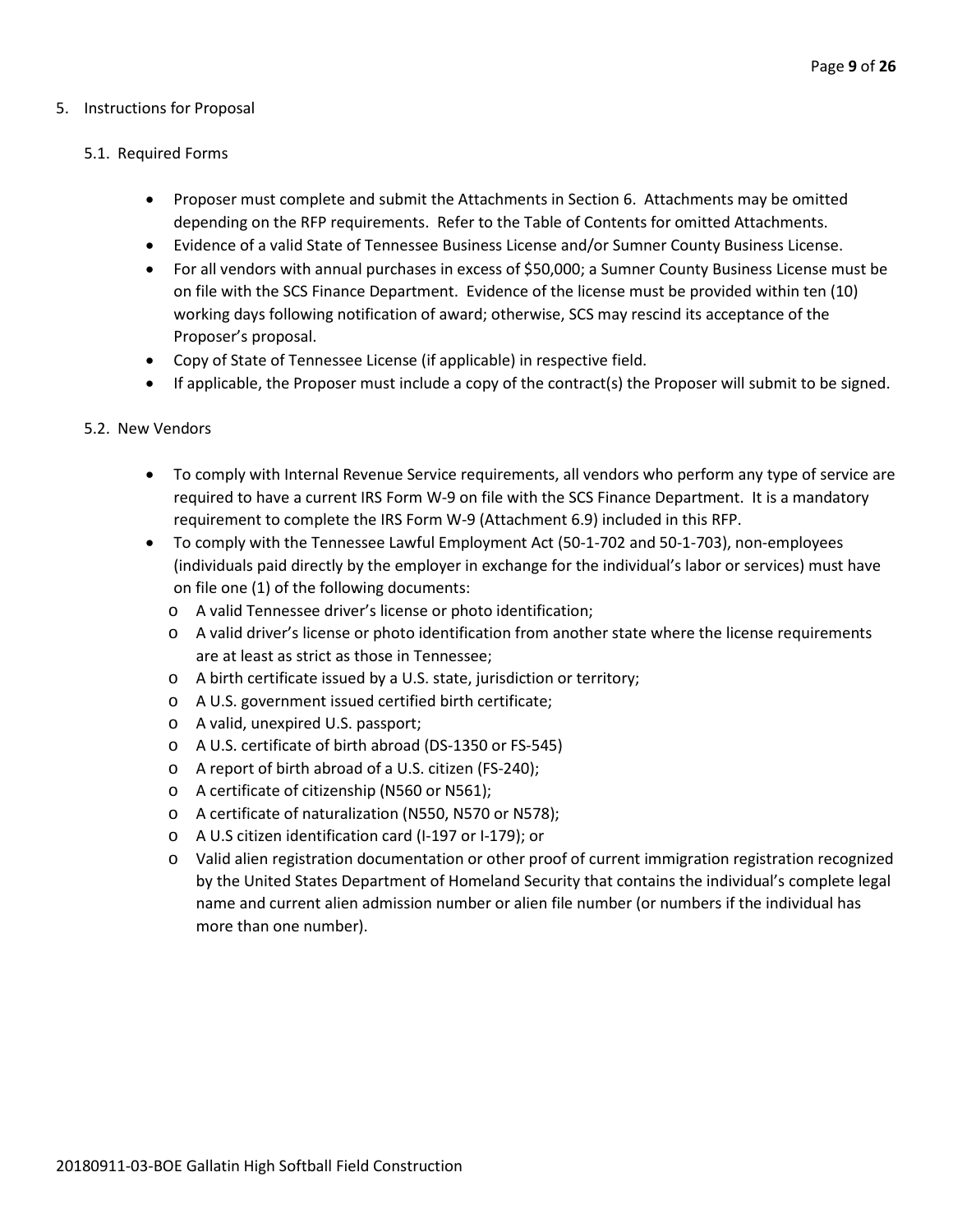#### 5.3. Acknowledgement of Insurance Requirements

By submitting a proposal, Proposer acknowledges that it has read and understands the insurance requirements for the proposal. The Proposer who may have employees, contractors, subcontractors or agents working on SCS properties shall carry current certificates for general and professional liability insurance and for workers' compensation as indicated below. The owner or Principal of each Proposer must also be insured by workers' compensation if they perform any of the services on SCS properties. There will be no exceptions to the insurance requirement. Proposer also understands that the evidence of required insurance must be submitted within fifteen (15) working days following notification of its offer being accepted; otherwise, SCS may rescind its acceptance of the Proposers proposal.

#### • **General Liability**

| <b>General Aggregate</b> | \$2,000,000 |
|--------------------------|-------------|
| <b>Each Occurrence</b>   | \$1,000,000 |

#### • **Workers Compensation**

| <b>Workers Compensation</b> | <b>Tennessee Statutory Limits</b> |
|-----------------------------|-----------------------------------|
| <b>Employer's Liability</b> | 5500,000                          |

#### 5.4. Clarification and Interpretation of RFP

The words "must" and "shall" in the RFP indicate mandatory requirements. Taking exception to any mandatory requirement shall be considered grounds for rejection. There are other requirements that SCS considers important but not mandatory. It is important to respond in a concise manner to each section and submit an itemized list of all exceptions.

#### 5.5. Proposal Package

The package containing the proposal must be sealed and clearly marked on the outside of the package: **"20180911-03-BOE Gallatin High Softball Field Construction" DO NOT OPEN**

All sealed proposals packages must include all of the following. Any sealed proposals are subject to rejection as non-conforming if any applicable item is not included.

- One (1) Complete Original
- Two (2) additional copies of the Original
- One (1) electronic format (CD/USB Drive)
- Original Signature on Original Proposal. NO copied or digital signatures.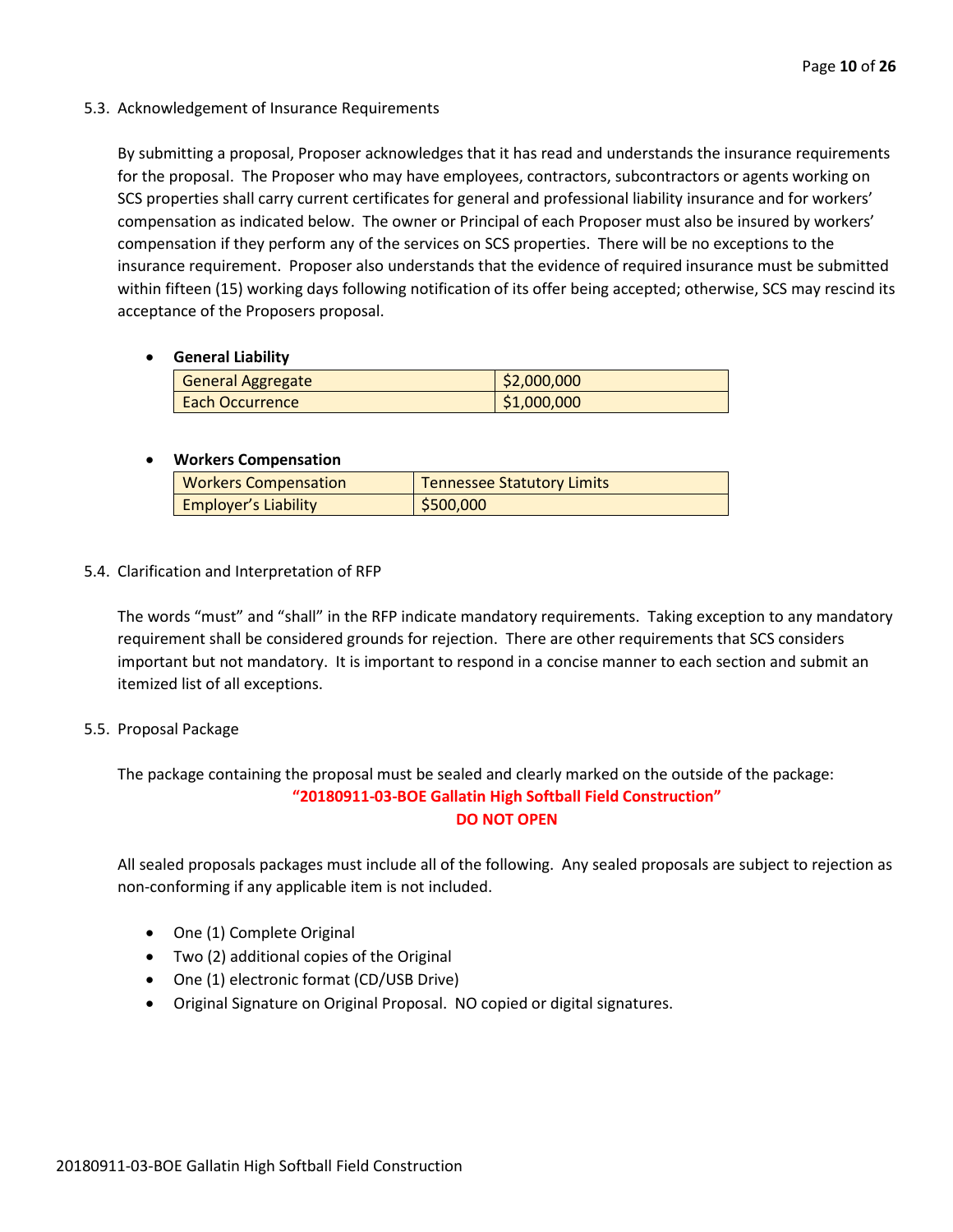The outside of the proposal package must be labeled as follows (if applicable):

- 1. Name of Company and Principal Owner, Business License Number, Expiration Date and License Classification.
- 2. In addition to Item 1, the same is applicable to masonry contractors if the work performed is > \$100,000.
- 3. In addition to Item 1, the same is applicable to HVAC, electrical, plumbing or A/C contractors if the work performed is > \$25,000.
- 4. In addition to Item 1, the same is applicable plus the Department of Environment & Conservation License Number and Classification, applicable to geothermal contractors if the work performed is > \$25,000.
- 5. If the prime contractor performs the masonry portion of the project or any of the above listed contractor skill sets and the work performed is > \$100,000; it must be so designated.
- 6. Only one (1) contractor in each classification listed shall be written on the bid envelope.

#### 5.6. Delivery of Proposals

Sealed proposals will be accepted until **September 11, 2018 @ 11:00 a.m. Local Time**. Proposals received after that time will be deemed invalid. Vendors mailing proposal packages must allow sufficient time to ensure receipt of their package by the time specified. There will be no exceptions. Proposals will be opened and read aloud. The reading of the bids will begin at **11:00 a.m. Local Time**.

Due to the nature of deliveries to the SCS Support Services Facility by carriers such as UPS, FedEx and such like; the proposal package will be accepted if the date and time on the delivery confirmation are indicated to be on or before the Proposal Deadline.

| Delivery Address: | Sumner County Board of Education |
|-------------------|----------------------------------|
|                   | Attn: Purchasing Supervisor      |
|                   | 1500 Airport Road                |
|                   | Gallatin, TN 37066               |

#### 5.7. Evaluation of Proposals

The SCS Purchasing Supervisor will first examine the proposals to reject those that are clearly non-responsive to the stated requirements. Proposers who are determined to be non-responsive and/or non-responsible will be notified of this determination.

The evaluation process will include the following factors:

- Company Experience and Qualifications
	- o The nature and scope of the Proposers business.
	- o The number of years the Proposer has been licensed to do business.
	- o The number of years the Proposer has been providing the requested services.
	- o How many similarly sized or larger K-12 clients have you contract with?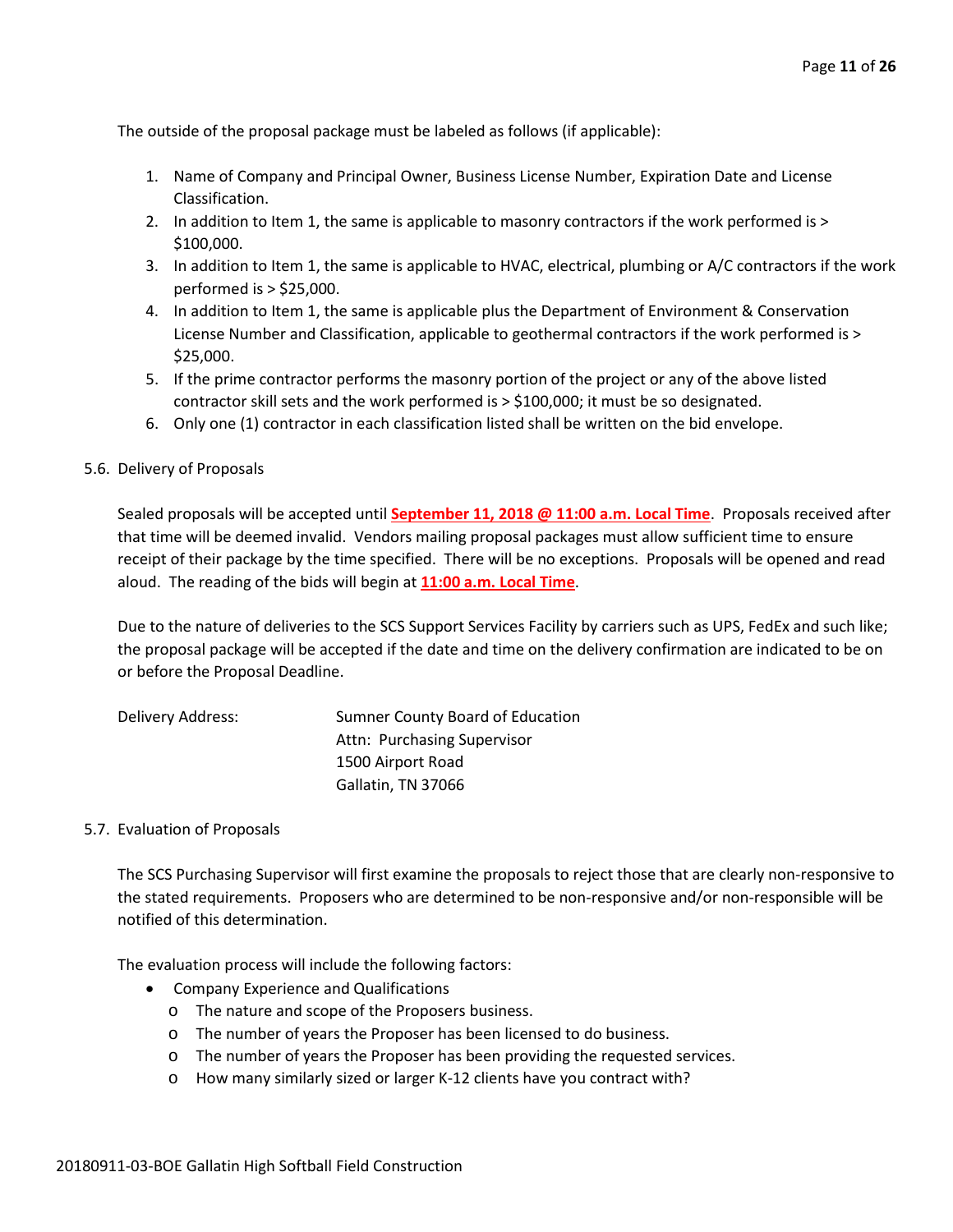- Compensation/Price Data
	- o Address all costs associated with performance of the contracted services.
- Past Performance and References
	- o Provided a minimum of three (3) client references for similar projects in size and scope successfully completed by Proposer within the last three (3) years. Attachment 6.3.
	- o SCS may also consider other sources of pertinent past performance information, including the districts own experience with the Proposer.
- 5.8. Request for Clarification of Proposals

Requests for clarification of proposals shall be distributed by the Purchasing Supervisor in writing (or email).

#### 5.9. Protests

In the event that any interested party finds any part of the listed specifications, terms or conditions to be discrepant, incomplete or otherwise questionable in any respect; it shall be the responsibility of the concerned party to notify the SCS Purchasing Office of such matters immediately upon receipt of the RFP. All notifications must be sent to the Purchasing Supervisor via email at [purchasing@sumnerschools.org.](mailto:purchasing@sumnerschools.org)

Any actual or prospective Proposer who is aggrieved in connection with the RFP or award of a contract may protest to the Purchasing Supervisor and/or the Sumner County Board of Education at its regularly scheduled meeting.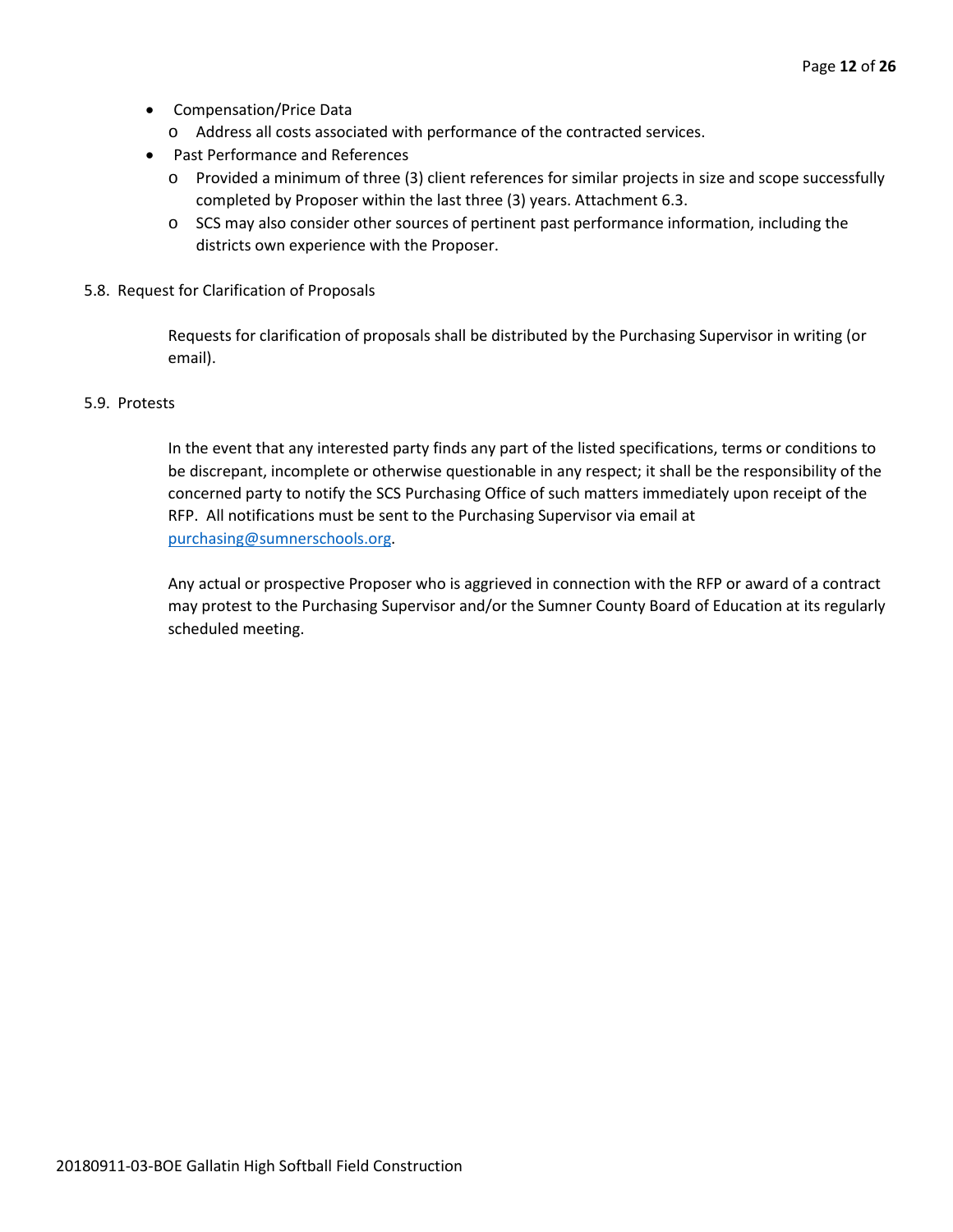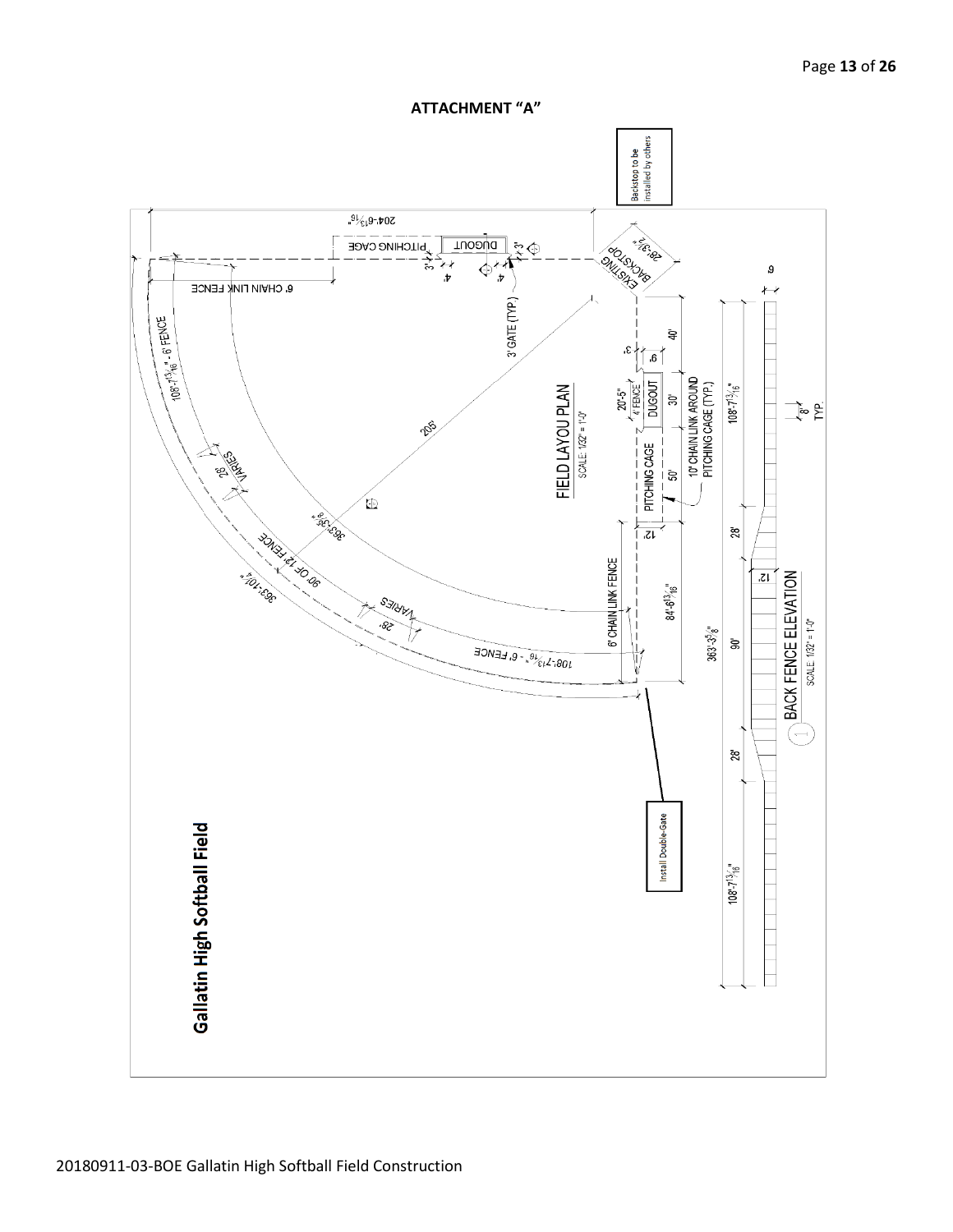#### **ATTACHMENT 6.1 - Contact Information**

| <b>Company Legal Name:</b>                 |          |  |
|--------------------------------------------|----------|--|
| <b>Company Official Address:</b>           |          |  |
|                                            |          |  |
| Company Web Site (URL):                    |          |  |
|                                            |          |  |
|                                            |          |  |
| Contact Person for project administration: |          |  |
|                                            |          |  |
|                                            |          |  |
|                                            |          |  |
|                                            | (office) |  |
|                                            |          |  |
|                                            | (mobile) |  |
|                                            |          |  |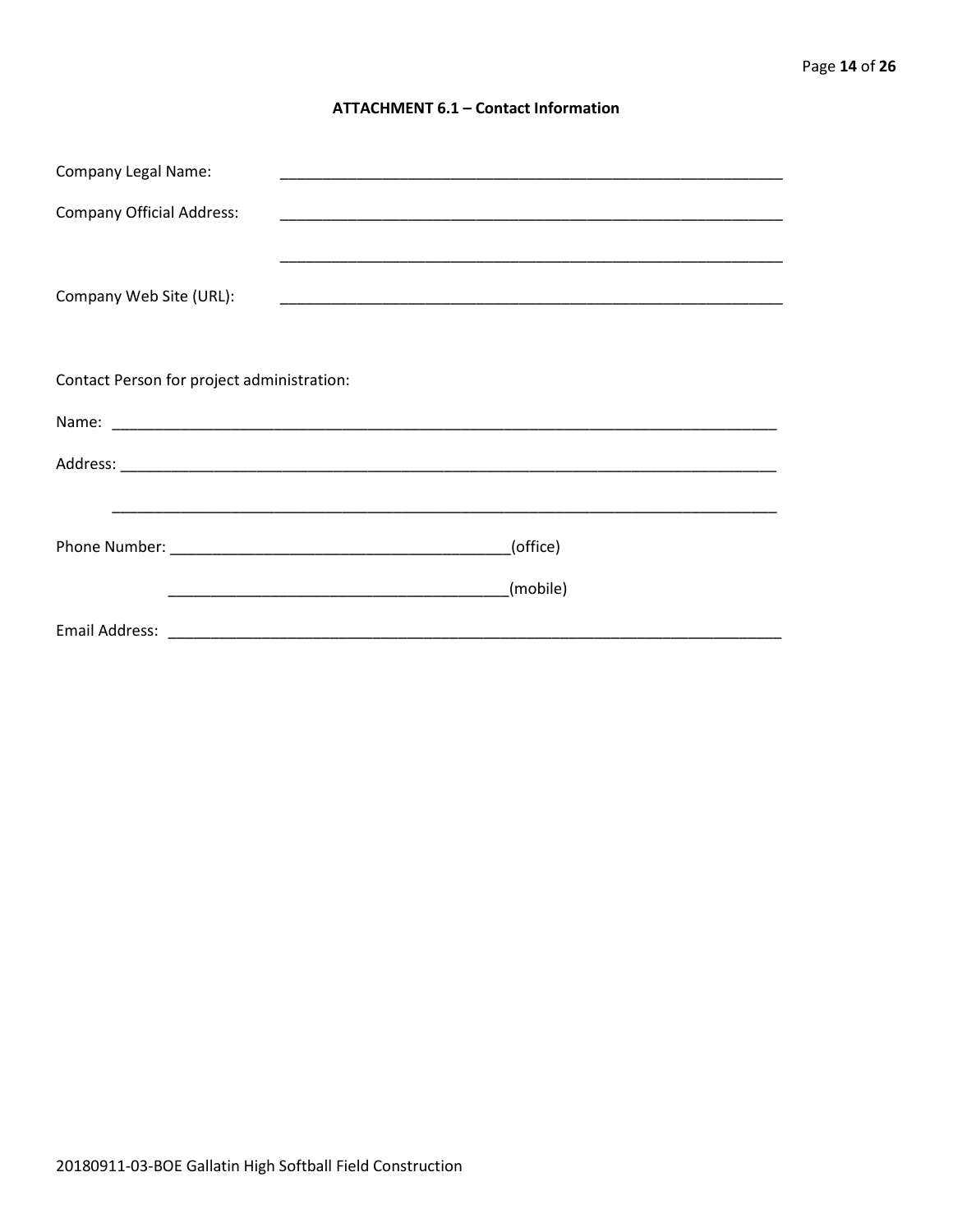

Attn: Purchasing Supervisor 1500 Airport Road Gallatin, TN 37066

#### **ATTACHMENT 6.2 – Bid Form/Certification 20180911-03-BOE Gallatin High Softball Field Construction**

Date \_\_\_\_\_\_\_\_\_\_\_\_\_\_\_\_\_\_\_\_\_\_\_\_\_\_\_\_\_\_\_\_

I, \_\_\_\_\_\_\_\_\_\_\_\_\_\_\_\_\_\_\_\_\_\_\_\_\_\_\_\_\_\_\_\_\_\_\_\_\_\_\_\_\_\_\_\_\_\_\_\_\_\_\_\_\_\_\_\_\_\_\_\_\_\_\_\_\_, a duly authorized representative of

\_\_\_\_\_\_\_\_\_\_\_\_\_\_\_\_\_\_\_\_\_\_\_\_\_\_\_\_\_\_\_\_\_\_\_\_\_\_\_\_\_\_\_\_\_\_\_\_\_\_\_\_\_\_\_\_\_\_\_\_\_\_\_\_\_\_ hereby submit our bid for **20180911-**

**03-BOE Gallatin High Softball Field Construction** in accordance with the specifications and instructions set forth in these bid documents.

|    | <b>Description</b>                                                                                   | <b>Price</b> |
|----|------------------------------------------------------------------------------------------------------|--------------|
| 1  | Prepare infield for 4" of clay and laser grade to $+/- 2$ " of finish grade elevations               |              |
| 2  | Provide 4" of sifted infield clay                                                                    |              |
| 3  | Installation and laser grading of infield clay to $+/ \frac{\gamma}{2}$ " of finish grade elevations |              |
| 4  | Provide and install fully automatic irrigation system with head to head coverage                     |              |
| 5  | Laser grade turf areas to $+/-$ of finish grade elevations and prepare for grassing                  |              |
| 6  | Provide and install 4-sided pitching rubber, home plate and anchors                                  |              |
| 7  | Provide and install 1 set of bases and anchors                                                       |              |
| 8  | Install 4" of 5-star packing clay in an area covering 4'x8' in front of pitching rubber.             |              |
| 9  | Build single bullpen mound on each side of field                                                     |              |
| 10 | Sod field with bid roll Bermuda 419 covering 30,000 square foot                                      |              |
|    | Alternate Price: Sprigging Field with Bermuda 419 covering 30,000 square foot                        |              |

| $(\text{street})$ | (city, state, zip) |
|-------------------|--------------------|

20180911-03-BOE Gallatin High Softball Field Construction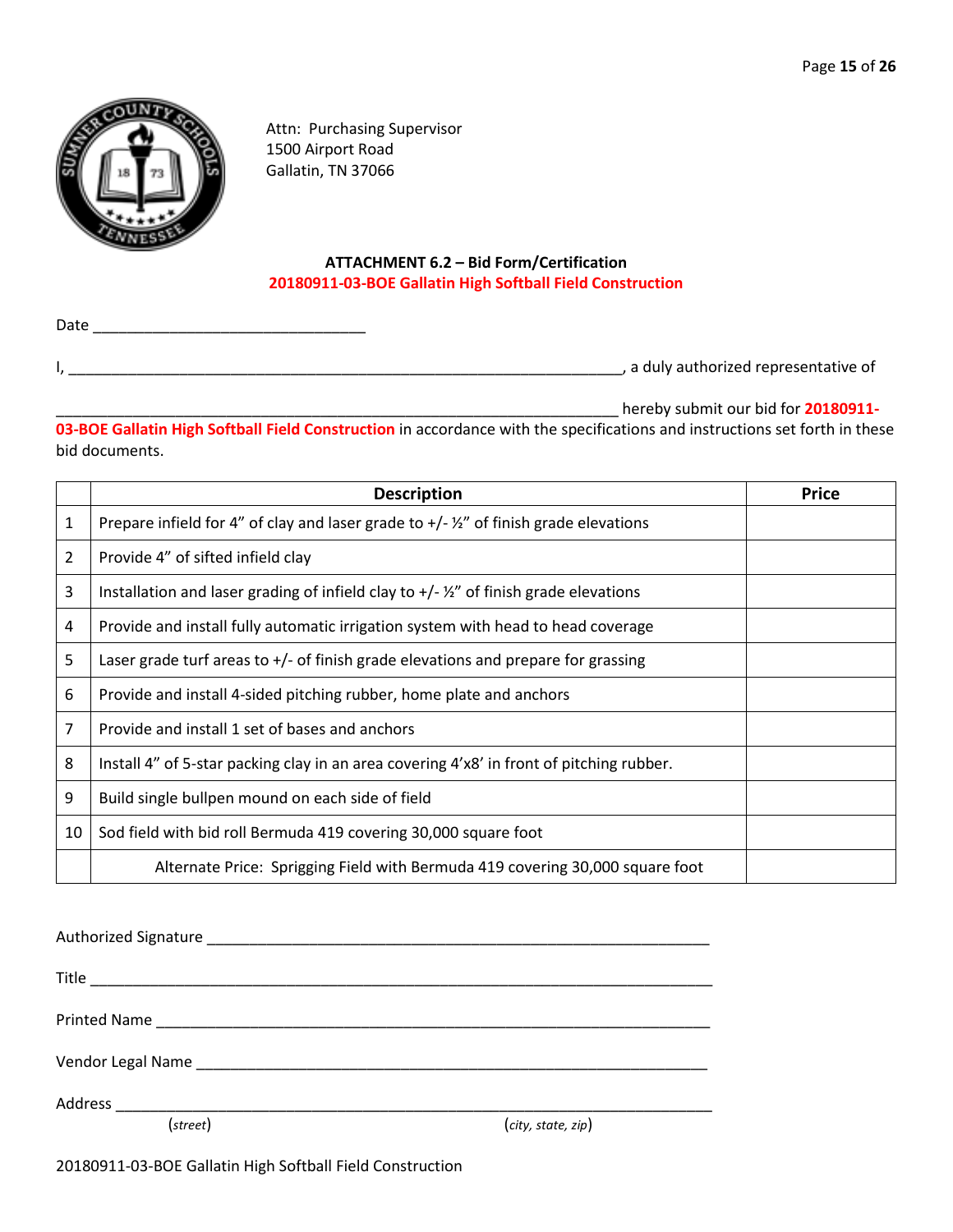#### **ATTACHMENT 6.3 - References**

| Project Name/Location: Name and Security and Security and Security and Security and Security and Security and |  |
|---------------------------------------------------------------------------------------------------------------|--|
|                                                                                                               |  |
|                                                                                                               |  |
|                                                                                                               |  |
|                                                                                                               |  |
|                                                                                                               |  |
|                                                                                                               |  |
|                                                                                                               |  |
|                                                                                                               |  |
|                                                                                                               |  |
|                                                                                                               |  |
|                                                                                                               |  |
| 20180911-03-BOE Gallatin High Softball Field Construction                                                     |  |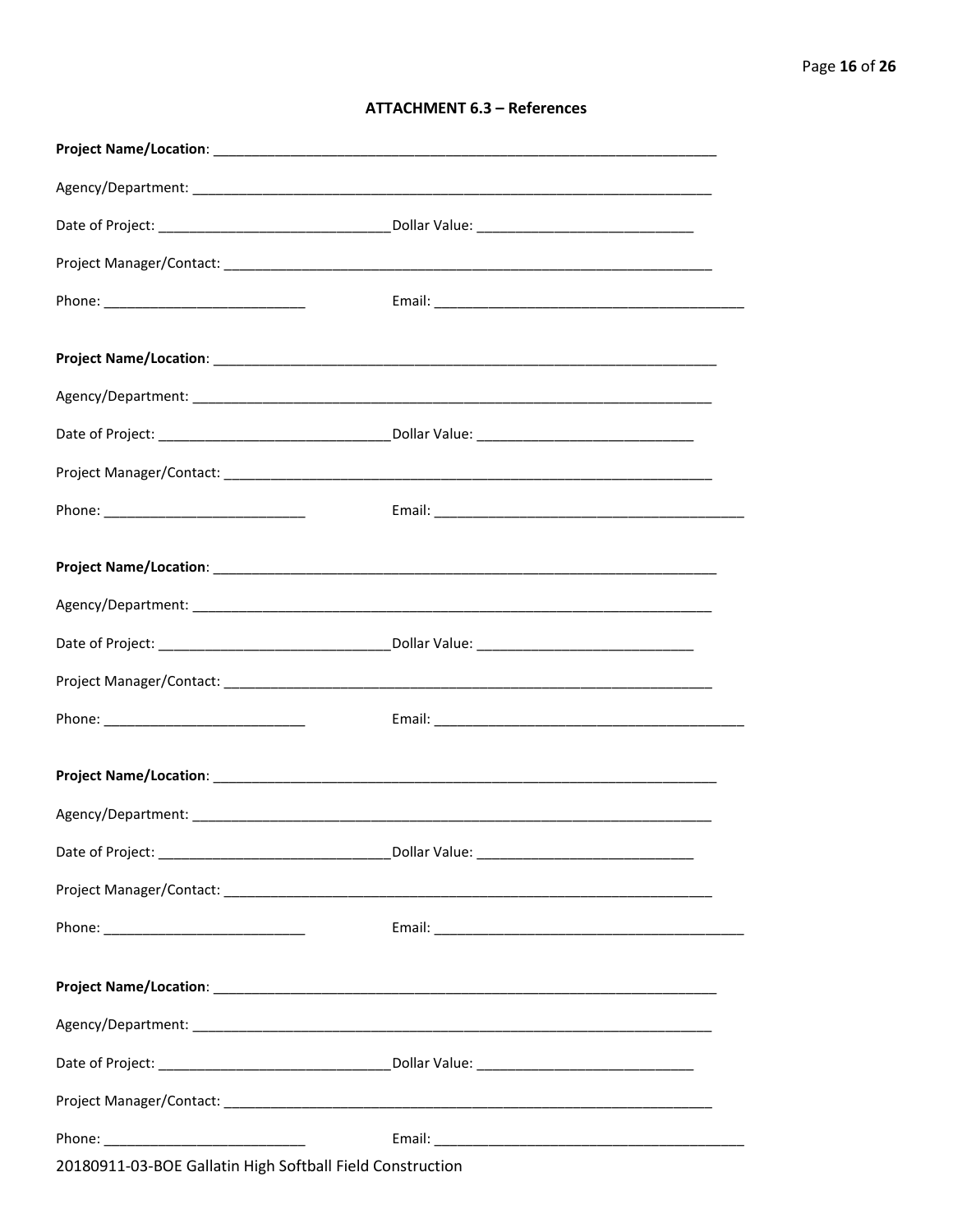#### **ATTACHMENT 6.4 – Certification Regarding Debarment or Suspension**

The prospective participant certifies, to the best of its knowledge and belief, that it and its principals:

- Are not presently debarred, suspended, proposed for debarment, declared ineligible or voluntarily excluded from participation in transactions under federal non-procurement programs by any federal department or agency;
- Have not, within the three-year period preceding the proposal, had one or more public transactions (federal, state or local) terminated for cause or default; and
- Are not presently indicated or otherwise criminally or civilly charged by a government entity (federal, state or local) and have not, within the three-year period preceding the bid, been convicted or had a civil judgement rendered against it:
	- $\circ$  For the commission of fraud or a criminal offense in connection with obtaining, attempting to obtain or performing a public transaction (federal, state or local) or a procurement contract under such a public transaction;
	- o For the violation of federal or state antitrust statutes, including those proscribing price fixing between competitors, the allocation of customers between competitors, or bid rigging; or
	- o For the commission of embezzlement, theft, forgery, bribery, falsification or destruction of records, making false statements, or receiving stolen property.

\_\_\_\_\_\_\_\_\_\_\_\_\_\_\_\_\_\_\_\_\_\_\_\_\_\_\_\_\_\_\_\_\_\_\_\_\_\_\_\_\_\_\_\_\_\_\_\_\_\_\_\_

I understand that a false statement on this certification may be grounds for the rejection of this proposal or the termination of the award. In addition, under 18 U.S.C. 1001, a false statement may result in a fine of up to \$10,000 or imprisonment for up to five years, or both.

Name of Participating Agency: \_\_\_\_\_\_\_\_\_\_\_\_\_\_\_\_\_\_\_\_\_\_\_\_\_\_\_\_\_\_\_\_\_\_\_\_\_\_\_\_\_\_\_\_\_\_\_\_\_\_\_\_\_\_\_\_\_\_\_\_

Name and Title of Authorized Representative: \_\_\_\_\_\_\_\_\_\_\_\_\_\_\_\_\_\_\_\_\_\_\_\_\_\_\_\_\_\_\_\_\_\_\_\_\_\_\_\_\_\_\_\_\_\_\_

Signature of Authorized Representative: \_\_\_\_\_\_\_\_\_\_\_\_\_\_\_\_\_\_\_\_\_\_\_\_\_\_\_\_\_\_\_\_\_\_\_\_\_\_\_\_\_\_\_\_\_\_\_\_\_\_\_\_

Date: \_\_\_\_\_\_\_\_\_\_\_\_\_\_\_\_\_\_\_\_\_\_\_\_\_\_\_\_

\_\_\_\_ I am unable to certify to the above statement. Attached is my explanation.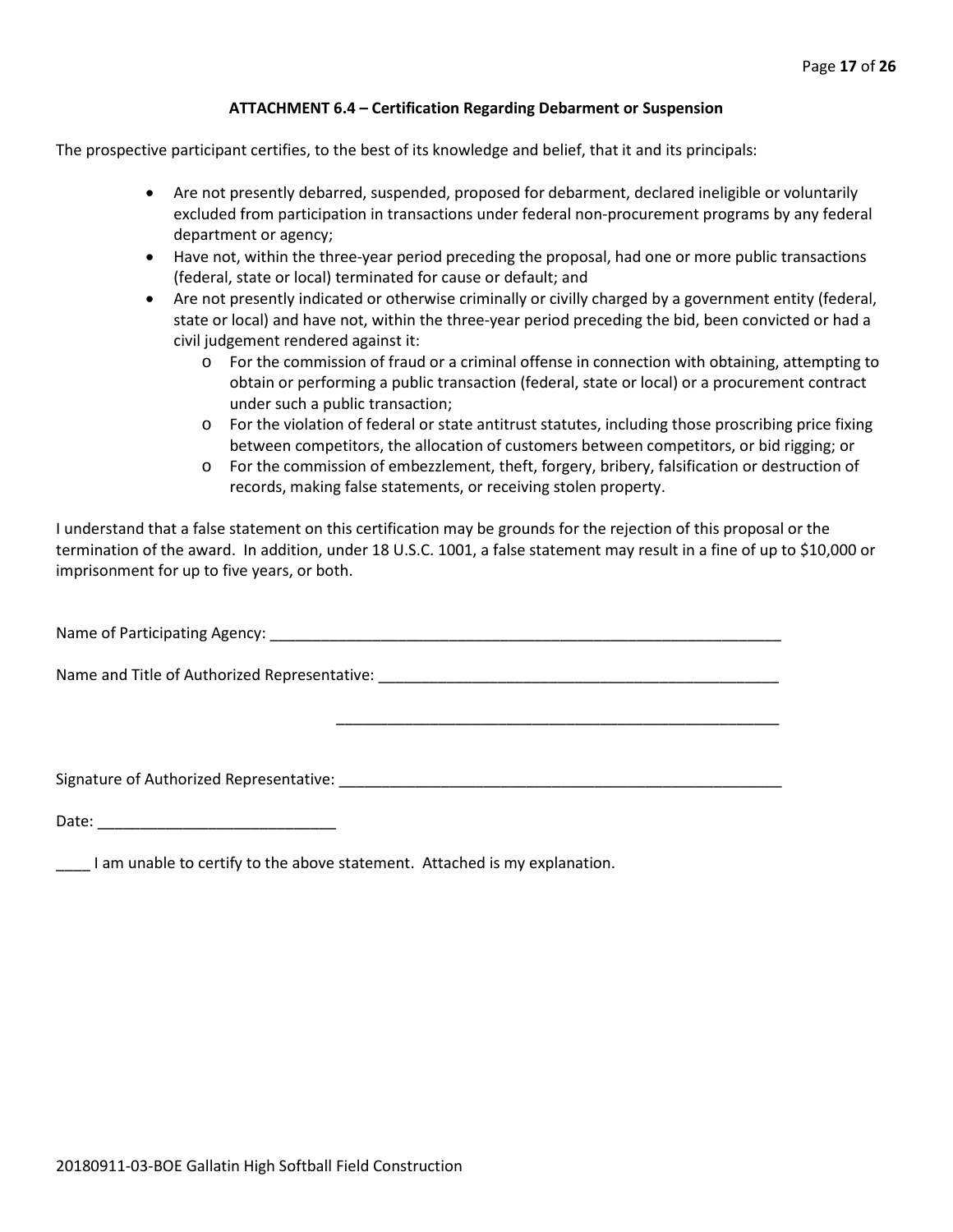#### **ATTACHMENT 6.5 – Condition of Submitting Proposal**

The undersigned Proposer has carefully examined all instructions, requirements, specifications, terms and conditions of the RFP and certifies:

- It is a reputable company regularly engaged in providing goods and/or services necessary to meet the requirements, specifications, terms and conditions of the RFP.
- All statements, information and representations prepared and submitted in response to the RFP are current, complete, true and accurate. Proposer acknowledges that the Sumner County Board of Education (SCS) will rely on such statements, information and representations in selecting the successful proposer(s).
- That the prices quoted shall be SCSs pricing for the products and/or service.
- It shall be bound by all statements, representations, warranties and guarantees made in its proposal.
- Proposer acknowledges that the contract may be canceled if any conflict of interest or appearance of a conflict of interest is discovered by SCS, in its sole discretion.
- All purchase orders must be duly authorized and executed by SCS and subject to the terms and conditions of the RFP.

By checking this box, Proposer agrees that SCS reserves the right to extend the terms, conditions, and prices of this contract to other Institutions (such as State, Local and/or Public Agencies) who express an interest in participating in any contract that results from this RFP. Each of the piggyback Institutions will issue their own purchasing documents for the goods/services. Proposer agrees that SCS shall bear no responsibility or liability for any agreements between Proposer and the other Institution(s) who desire to exercise this option.

| ADDRESS: |          |
|----------|----------|
|          |          |
| PHONE:   | (office) |
|          | (mobile) |
| EMAIL:   |          |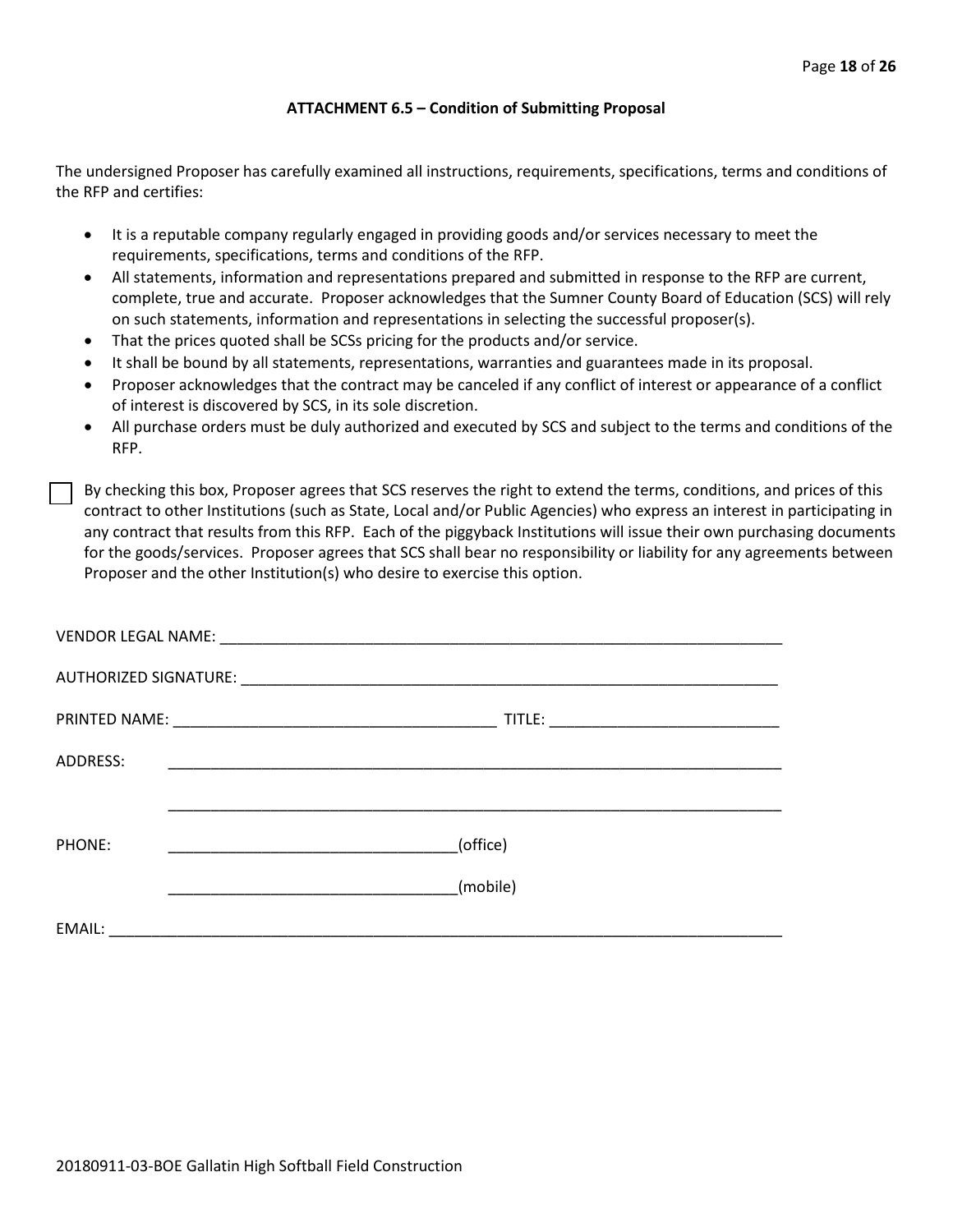#### **ATTACHMENT 6.6 – Statement of Non-Collusion**

The undersigned affirms that they are duly authorized to execute this contract, that this company, corporation, firm, partnership or individual has not prepared this proposal in collusion with any other respondent, and that the contents of this proposal as to prices, terms or conditions of said proposal have not been communicated by the undersigned nor by any employee or agent to any other person engaged in this type of business prior to the official opening of this proposal.

| Address: |          |  |  |  |  |
|----------|----------|--|--|--|--|
|          | (office) |  |  |  |  |
|          | (mobile) |  |  |  |  |
|          |          |  |  |  |  |
|          |          |  |  |  |  |
|          |          |  |  |  |  |
|          |          |  |  |  |  |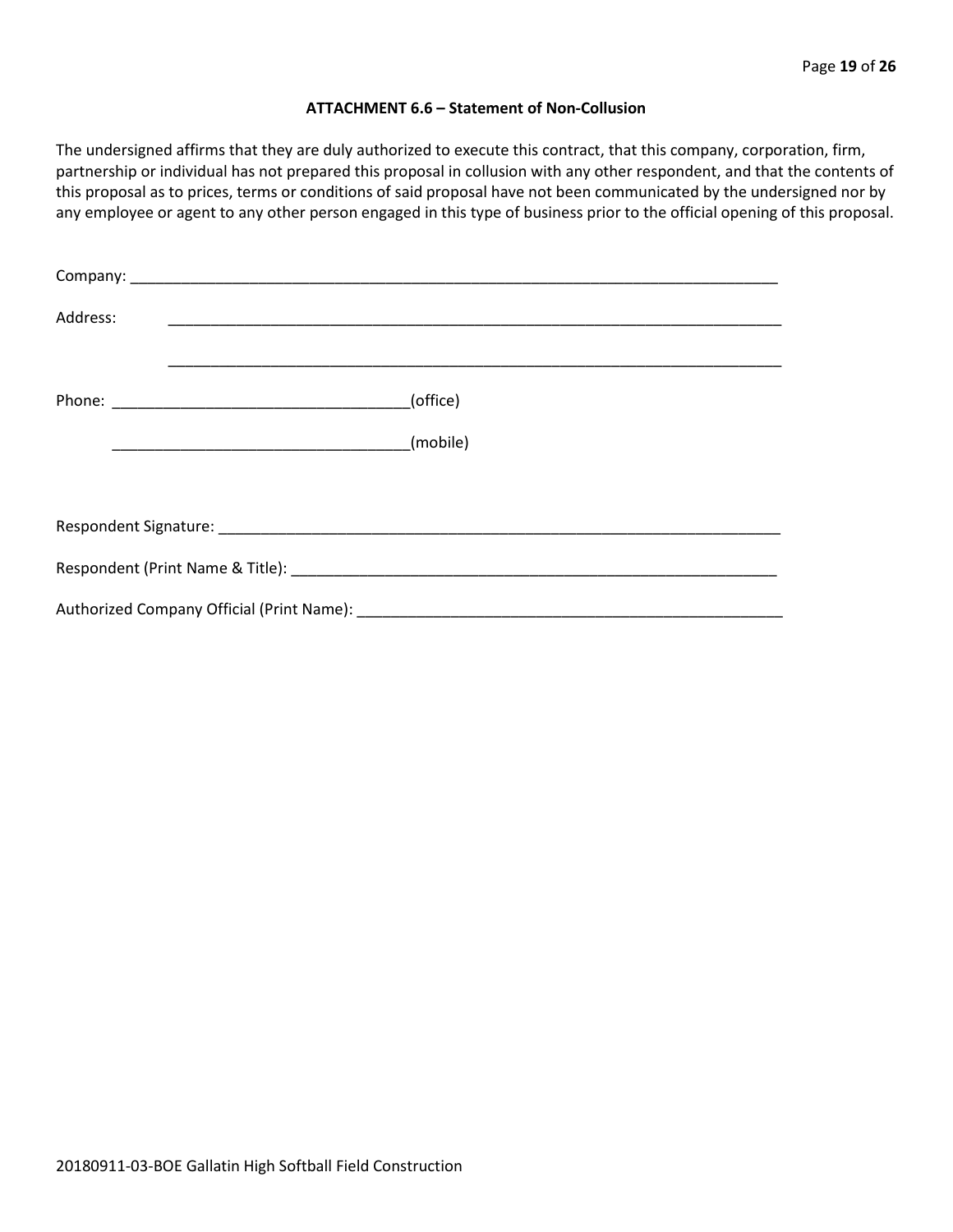#### **ATTACHMENT 6.7 – Attestation Re Personnel**

## **ATTESTATION RE PERSONNEL USED IN CONTRACT PERFORMANCE**

| CONTRACTOR LEGAL ENTITY NAME:                                          |  |
|------------------------------------------------------------------------|--|
| FEDERAL EMPLOYER IDENTIFICATION NUMBER:<br>(or Social Security Number) |  |

**The Contractor, identified above, does hereby attest, certify, warrant and assure that the Contractor shall not knowingly utilize the services of an illegal immigrant in the performance of this Contract and shall not knowingly utilize the services of any subcontractor who will utilize the services of an illegal immigrant in the performance of this Contract, T.C.A. § 12-3-309.**

SIGNATURE & DATE:

*NOTICE: This attestation MUST be signed by an individual empowered to contractually bind the Contractor.*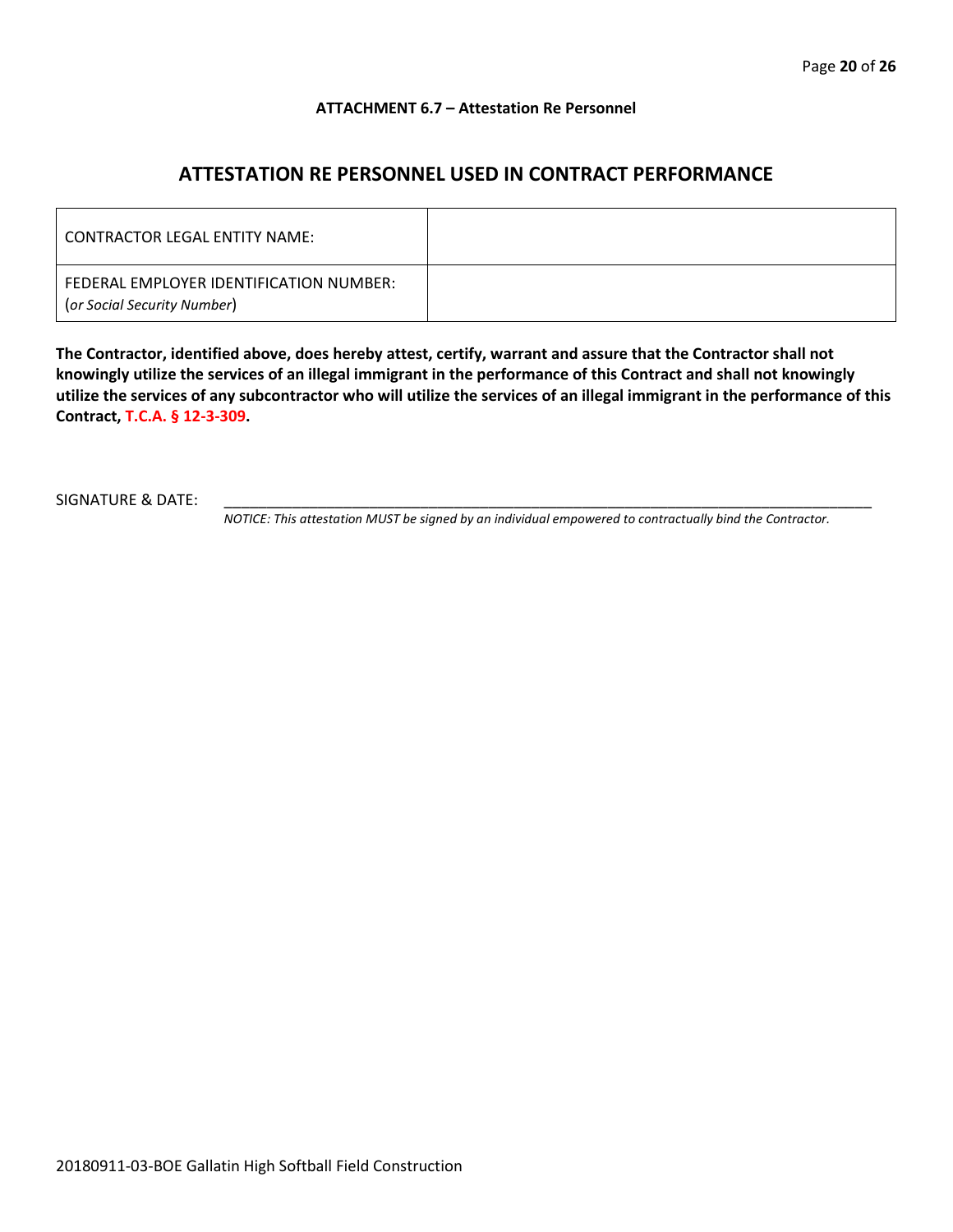#### **ATTACHMENT 6.8 – Drug Free Workplace Affidavit**

The Sumner County Board of Education is committed to maintaining a safe and productive work environment for its employees and to providing high quality service to its citizens. The goal of this policy is for Sumner County Board of Education employees and contractors to remain, or become and remain, drug-free. Abuse and dependency on alcohol and/or drugs can seriously affect the health of employees, contractors and citizens, jeopardize personal safety, impact the safety of others and impair job performance.

STATE OF

**COUNTY OF** \_\_\_\_\_\_\_\_\_\_\_\_\_\_\_\_\_\_\_\_\_\_\_\_\_\_\_\_\_\_\_\_\_

The undersigned, principal officer of

an employer of five (5) or more employees contracting with Sumner County Board of Education to provide goods or services, hereby states under oath as follows:

- 1. The undersigned is a principal officer of (hereinafter referred to as the "Company") and is duly authorized to execute this Affidavit on behalf of the Company.
- 2. The Company submits this Affidavit pursuant to T.C.A. § 50-9-113, which requires each employer with no less than five (5) employees receiving pay who contracts with the state and any local government to provide contracted services to submit an affidavit stating that such employer has a drug-free workplace program that complies with Title 50, Chapter 9 of the *Tennessee Code Annotated*.
- 3. The Company is in compliance with T.C.A. § 50-9-113 and all applicable Federal Laws, Rules and Regulations requiring a drug-free workplace program.

Further affiant saith not.

| <b>STATE OF</b><br><u> 1989 - Johann John Stein, markin film yn y brening yn y brening yn y brening yn y brening yn y brening yn y b</u>                                                                                                                                                                                                                                                                                           |  |           |
|------------------------------------------------------------------------------------------------------------------------------------------------------------------------------------------------------------------------------------------------------------------------------------------------------------------------------------------------------------------------------------------------------------------------------------|--|-----------|
| <b>COUNTY OF</b><br><u> 1999 - Johann John Stone, mars eta biztanleria (</u>                                                                                                                                                                                                                                                                                                                                                       |  |           |
| Before me personally appeared experience and the set of the set of the set of the set of the set of the set of the set of the set of the set of the set of the set of the set of the set of the set of the set of the set of t<br>I am personally acquainted (or proved to me on the basis of satisfactory evidence) and who acknowledged that such<br>person executed the foregoing affidavit for the purposes therein contained. |  | with whom |
|                                                                                                                                                                                                                                                                                                                                                                                                                                    |  |           |
| Notary Public                                                                                                                                                                                                                                                                                                                                                                                                                      |  |           |
| My commission expires: New York Commission expires:                                                                                                                                                                                                                                                                                                                                                                                |  |           |

20180911-03-BOE Gallatin High Softball Field Construction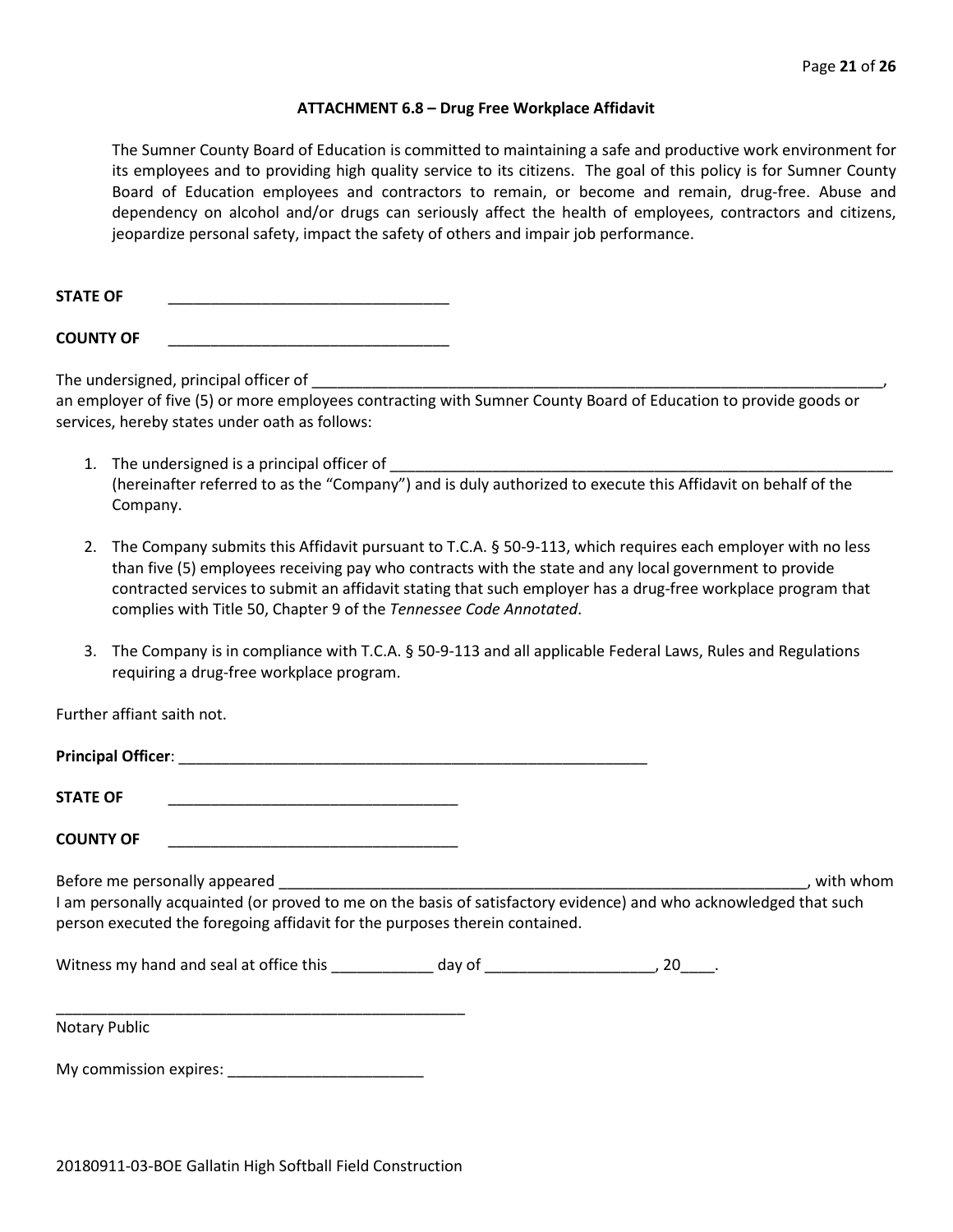#### **ATTACHMENT 6.9 – W9**

| <b>Request for Taxpayer</b><br><b>Identification Number and Certification</b><br>(Rev. December 2014)<br>Department of the Treasury<br>Internal Revenue Service<br>1 Name (as shown on your income tax return). Name is required on this line; do not leave this line blank.                                                                                                                                                                                                                                                                                                                                                                                                                                                                                                                                                                                                                                                                                                                                                                                                                                                                                                                                                                                                                                                                                                                                  |                                                                                                                                                                                                                                                                                                                                                                                                                                                                                                                                                                                                                                                                                                                                                                      |                                                                                                          |                                                                                                                                                                                                                                                                                                                                                                                                                                                                                                                                                                                                                                                                                                                                                                                                                                                                                                                         |                                                                                   |  |  |  |                                                                                                                                                                                                                              | Give Form to the<br>requester. Do not<br>send to the IRS. |  |  |  |  |  |
|---------------------------------------------------------------------------------------------------------------------------------------------------------------------------------------------------------------------------------------------------------------------------------------------------------------------------------------------------------------------------------------------------------------------------------------------------------------------------------------------------------------------------------------------------------------------------------------------------------------------------------------------------------------------------------------------------------------------------------------------------------------------------------------------------------------------------------------------------------------------------------------------------------------------------------------------------------------------------------------------------------------------------------------------------------------------------------------------------------------------------------------------------------------------------------------------------------------------------------------------------------------------------------------------------------------------------------------------------------------------------------------------------------------|----------------------------------------------------------------------------------------------------------------------------------------------------------------------------------------------------------------------------------------------------------------------------------------------------------------------------------------------------------------------------------------------------------------------------------------------------------------------------------------------------------------------------------------------------------------------------------------------------------------------------------------------------------------------------------------------------------------------------------------------------------------------|----------------------------------------------------------------------------------------------------------|-------------------------------------------------------------------------------------------------------------------------------------------------------------------------------------------------------------------------------------------------------------------------------------------------------------------------------------------------------------------------------------------------------------------------------------------------------------------------------------------------------------------------------------------------------------------------------------------------------------------------------------------------------------------------------------------------------------------------------------------------------------------------------------------------------------------------------------------------------------------------------------------------------------------------|-----------------------------------------------------------------------------------|--|--|--|------------------------------------------------------------------------------------------------------------------------------------------------------------------------------------------------------------------------------|-----------------------------------------------------------|--|--|--|--|--|
| $\sim$<br>page<br>Specific Instructions on<br>Print or type<br>æ                                                                                                                                                                                                                                                                                                                                                                                                                                                                                                                                                                                                                                                                                                                                                                                                                                                                                                                                                                                                                                                                                                                                                                                                                                                                                                                                              | 2 Business name/disregarded entity name, if different from above<br>3 Check appropriate box for federal tax classification; check only one of the following seven boxes:<br>C Corporation S Corporation Partnership<br>Trust/estate<br>Individual/sole proprietor or<br>single-member LLC<br>Limited liability company. Enter the tax classification (C=C corporation, S=S corporation, P=partnership) ▶<br>Note. For a single-member LLC that is disregarded, do not check LLC; check the appropriate box in the line above for<br>the tax classification of the single-member owner.<br>code (if any)<br>Other (see instructions) ▶<br>5 Address (number, street, and apt. or suite no.)<br>Requester's name and address (optional)<br>6 City, state, and ZIP code |                                                                                                          |                                                                                                                                                                                                                                                                                                                                                                                                                                                                                                                                                                                                                                                                                                                                                                                                                                                                                                                         |                                                                                   |  |  |  | 4 Exemptions (codes apply only to<br>certain entities, not individuals; see<br>instructions on page 3):<br>Exempt payee code (if any)<br>Exemption from FATCA reporting<br>(Applies to accounts maintained outside the U.S.) |                                                           |  |  |  |  |  |
| αñ                                                                                                                                                                                                                                                                                                                                                                                                                                                                                                                                                                                                                                                                                                                                                                                                                                                                                                                                                                                                                                                                                                                                                                                                                                                                                                                                                                                                            |                                                                                                                                                                                                                                                                                                                                                                                                                                                                                                                                                                                                                                                                                                                                                                      | 7 List account number(s) here (optional)                                                                 |                                                                                                                                                                                                                                                                                                                                                                                                                                                                                                                                                                                                                                                                                                                                                                                                                                                                                                                         |                                                                                   |  |  |  |                                                                                                                                                                                                                              |                                                           |  |  |  |  |  |
| Part I                                                                                                                                                                                                                                                                                                                                                                                                                                                                                                                                                                                                                                                                                                                                                                                                                                                                                                                                                                                                                                                                                                                                                                                                                                                                                                                                                                                                        |                                                                                                                                                                                                                                                                                                                                                                                                                                                                                                                                                                                                                                                                                                                                                                      | <b>Taxpayer Identification Number (TIN)</b>                                                              |                                                                                                                                                                                                                                                                                                                                                                                                                                                                                                                                                                                                                                                                                                                                                                                                                                                                                                                         |                                                                                   |  |  |  |                                                                                                                                                                                                                              |                                                           |  |  |  |  |  |
| Enter your TIN in the appropriate box. The TIN provided must match the name given on line 1 to avoid<br>backup withholding. For individuals, this is generally your social security number (SSN). However, for a<br>resident alien, sole proprietor, or disregarded entity, see the Part I instructions on page 3. For other<br>entities, it is your employer identification number (EIN). If you do not have a number, see How to get a<br>TIN on page 3.<br>Note. If the account is in more than one name, see the instructions for line 1 and the chart on page 4 for<br>guidelines on whose number to enter.                                                                                                                                                                                                                                                                                                                                                                                                                                                                                                                                                                                                                                                                                                                                                                                              |                                                                                                                                                                                                                                                                                                                                                                                                                                                                                                                                                                                                                                                                                                                                                                      |                                                                                                          |                                                                                                                                                                                                                                                                                                                                                                                                                                                                                                                                                                                                                                                                                                                                                                                                                                                                                                                         | <b>Social security number</b><br>or<br><b>Employer identification number</b><br>- |  |  |  |                                                                                                                                                                                                                              |                                                           |  |  |  |  |  |
|                                                                                                                                                                                                                                                                                                                                                                                                                                                                                                                                                                                                                                                                                                                                                                                                                                                                                                                                                                                                                                                                                                                                                                                                                                                                                                                                                                                                               |                                                                                                                                                                                                                                                                                                                                                                                                                                                                                                                                                                                                                                                                                                                                                                      |                                                                                                          |                                                                                                                                                                                                                                                                                                                                                                                                                                                                                                                                                                                                                                                                                                                                                                                                                                                                                                                         |                                                                                   |  |  |  |                                                                                                                                                                                                                              |                                                           |  |  |  |  |  |
| Part II                                                                                                                                                                                                                                                                                                                                                                                                                                                                                                                                                                                                                                                                                                                                                                                                                                                                                                                                                                                                                                                                                                                                                                                                                                                                                                                                                                                                       | <b>Certification</b>                                                                                                                                                                                                                                                                                                                                                                                                                                                                                                                                                                                                                                                                                                                                                 |                                                                                                          |                                                                                                                                                                                                                                                                                                                                                                                                                                                                                                                                                                                                                                                                                                                                                                                                                                                                                                                         |                                                                                   |  |  |  |                                                                                                                                                                                                                              |                                                           |  |  |  |  |  |
| Under penalties of perjury, I certify that:<br>1. The number shown on this form is my correct taxpayer identification number (or I am waiting for a number to be issued to me); and<br>2. I am not subject to backup withholding because: (a) I am exempt from backup withholding, or (b) I have not been notified by the Internal Revenue<br>Service (IRS) that I am subject to backup withholding as a result of a failure to report all interest or dividends, or (c) the IRS has notified me that I am<br>no longer subject to backup withholding; and<br>3. I am a U.S. citizen or other U.S. person (defined below); and<br>4. The FATCA code(s) entered on this form (if any) indicating that I am exempt from FATCA reporting is correct.<br>Certification instructions. You must cross out item 2 above if you have been notified by the IRS that you are currently subject to backup withholding<br>because you have failed to report all interest and dividends on your tax return. For real estate transactions, item 2 does not apply. For mortgage<br>interest paid, acquisition or abandonment of secured property, cancellation of debt, contributions to an individual retirement arrangement (IRA), and<br>generally, payments other than interest and dividends, you are not required to sign the certification, but you must provide your correct TIN. See the<br>instructions on page 3. |                                                                                                                                                                                                                                                                                                                                                                                                                                                                                                                                                                                                                                                                                                                                                                      |                                                                                                          |                                                                                                                                                                                                                                                                                                                                                                                                                                                                                                                                                                                                                                                                                                                                                                                                                                                                                                                         |                                                                                   |  |  |  |                                                                                                                                                                                                                              |                                                           |  |  |  |  |  |
| Sign<br>Here                                                                                                                                                                                                                                                                                                                                                                                                                                                                                                                                                                                                                                                                                                                                                                                                                                                                                                                                                                                                                                                                                                                                                                                                                                                                                                                                                                                                  | Signature of<br>U.S. person $\blacktriangleright$                                                                                                                                                                                                                                                                                                                                                                                                                                                                                                                                                                                                                                                                                                                    |                                                                                                          |                                                                                                                                                                                                                                                                                                                                                                                                                                                                                                                                                                                                                                                                                                                                                                                                                                                                                                                         |                                                                                   |  |  |  |                                                                                                                                                                                                                              |                                                           |  |  |  |  |  |
| <b>General Instructions</b><br>Section references are to the Internal Revenue Code unless otherwise noted.<br>Future developments. Information about developments affecting Form W-9 (such<br>as legislation enacted after we release it) is at www.irs.gov/fw9.                                                                                                                                                                                                                                                                                                                                                                                                                                                                                                                                                                                                                                                                                                                                                                                                                                                                                                                                                                                                                                                                                                                                              |                                                                                                                                                                                                                                                                                                                                                                                                                                                                                                                                                                                                                                                                                                                                                                      |                                                                                                          | Date P<br>· Form 1098 (home mortgage interest), 1098-E (student loan interest), 1098-T<br>(tuition)<br>· Form 1099-C (canceled debt)<br>· Form 1099-A (acquisition or abandonment of secured property)                                                                                                                                                                                                                                                                                                                                                                                                                                                                                                                                                                                                                                                                                                                  |                                                                                   |  |  |  |                                                                                                                                                                                                                              |                                                           |  |  |  |  |  |
| <b>Purpose of Form</b>                                                                                                                                                                                                                                                                                                                                                                                                                                                                                                                                                                                                                                                                                                                                                                                                                                                                                                                                                                                                                                                                                                                                                                                                                                                                                                                                                                                        |                                                                                                                                                                                                                                                                                                                                                                                                                                                                                                                                                                                                                                                                                                                                                                      | Use Form W-9 only if you are a U.S. person (including a resident alien), to<br>provide your correct TIN. |                                                                                                                                                                                                                                                                                                                                                                                                                                                                                                                                                                                                                                                                                                                                                                                                                                                                                                                         |                                                                                   |  |  |  |                                                                                                                                                                                                                              |                                                           |  |  |  |  |  |
| An individual or entity (Form W-9 requester) who is required to file an information<br>return with the IRS must obtain your correct taxpayer identification number (TIN)<br>which may be your social security number (SSN), individual taxpayer identification<br>number (ITIN), adoption taxpayer identification number (ATIN), or employer<br>identification number (EIN), to report on an information return the amount paid to<br>you, or other amount reportable on an information return. Examples of information<br>returns include, but are not limited to, the following:<br>· Form 1099-INT (interest earned or paid)<br>. Form 1099-DIV (dividends, including those from stocks or mutual funds)<br>* Form 1099-MISC (various types of income, prizes, awards, or gross proceeds)<br>. Form 1099-B (stock or mutual fund sales and certain other transactions by<br>brokers)<br>· Form 1099-S (proceeds from real estate transactions)                                                                                                                                                                                                                                                                                                                                                                                                                                                             |                                                                                                                                                                                                                                                                                                                                                                                                                                                                                                                                                                                                                                                                                                                                                                      |                                                                                                          | If you do not return Form W-9 to the requester with a TIN, you might be subject<br>to backup withholding. See What is backup withholding? on page 2.<br>By signing the filled-out form, you:<br>1. Certify that the TIN you are giving is correct (or you are waiting for a number<br>to be issued).<br>2. Certify that you are not subject to backup withholding, or<br>3. Claim exemption from backup withholding if you are a U.S. exempt payee. If<br>applicable, you are also certifying that as a U.S. person, your allocable share of<br>any partnership income from a U.S. trade or business is not subject to the<br>withholding tax on foreign partners' share of effectively connected income, and<br>4. Certify that FATCA code(s) entered on this form (if any) indicating that you are<br>exempt from the FATCA reporting, is correct. See What is FATCA reporting? on<br>page 2 for further information. |                                                                                   |  |  |  |                                                                                                                                                                                                                              |                                                           |  |  |  |  |  |
| . Form 1099-K (merchant card and third party network transactions)                                                                                                                                                                                                                                                                                                                                                                                                                                                                                                                                                                                                                                                                                                                                                                                                                                                                                                                                                                                                                                                                                                                                                                                                                                                                                                                                            |                                                                                                                                                                                                                                                                                                                                                                                                                                                                                                                                                                                                                                                                                                                                                                      |                                                                                                          |                                                                                                                                                                                                                                                                                                                                                                                                                                                                                                                                                                                                                                                                                                                                                                                                                                                                                                                         |                                                                                   |  |  |  |                                                                                                                                                                                                                              |                                                           |  |  |  |  |  |

Cat. No. 10231X

Form W-9 (Rev. 12-2014)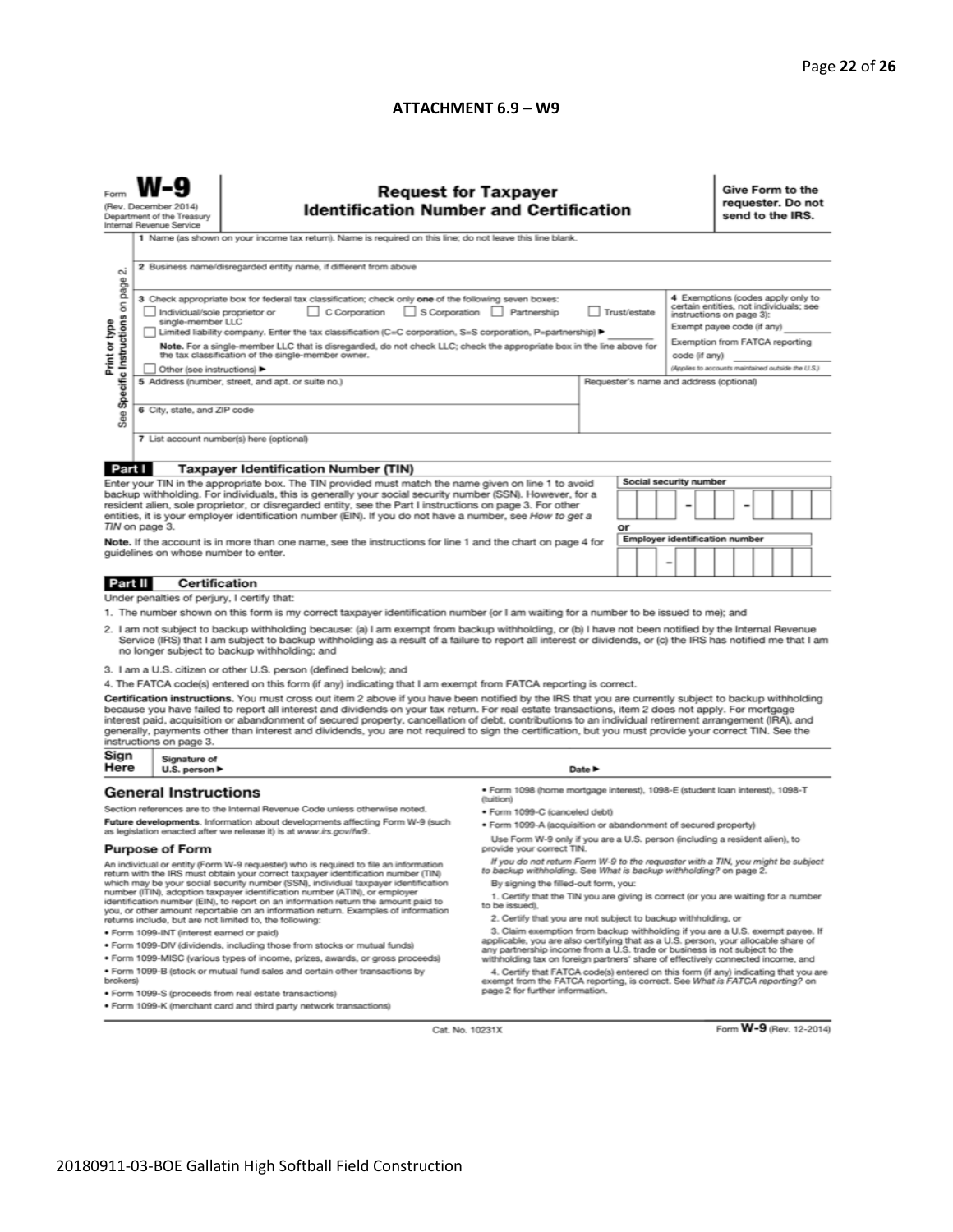#### **ATTACHMENT 6.10 – Standard Terms & Conditions SUMNER COUNTY BOARD OF EDUCATION (SCS)**

#### **1. PREPARATION AND SUBMISSION OF BID.**

- **a.** Failure to examine any drawings**,** specifications, or instructions will be at the proposer's risk. Any deviation from the stated terms, conditions and specifications must be coordinated with and approved in writing by the SCS Purchasing Supervisor.
- **b.** RFP SUBMITTAL / SIGNATURE: Proposal shall give the full name and business address of the bidder. If the proposer is a corporation, the name shall be stated as it is in the corporate charter. Proposals must be signed in ink by the proposer's authorized agent. Unsigned proposals will be rejected. Proposals are to be sealed and the outside of the envelope is to reference the RFP number. The person signing the proposal must show their title, and if requested by the institution, must furnish satisfactory proof of his or her authority to bind his or her company in contract. Proposer understands that by submitting a proposal with an authorized signature, it shall constitute an offer to SCS. Proposals must be typewritten or in ink; otherwise they may not be considered. Purchase orders will be issued to the firm name appearing on the W9. Facsimile responses will not be considered.
- **c.** SCS is not responsible for any costs incurred by any vendor pursuant to the RFP. The vendor shall be responsible for all costs incurred in connection with the preparation and submission of its proposal.
- **d.** All proposers must be in compliance with T.C.A. § 62-6-119 at the time of proposal submission and provide evidence of compliance with the applicable provisions of the chapter before such proposal may be considered.
- **e.** Proposals are to be received in the location designated in the RFP no later than the specified date and time. Late submissions will NOT be opened or considered.
- **f.** No erasures permitted. Errors may be crossed out and corrections printed in ink or typewritten adjacent to error and must be initialed in ink by person signing the proposal.
- **g.** Specifications: Reference to available specifications shall be sufficient to make the terms of the specifications binding on the proposer. The use of the name of a manufacturer, or any special brand or make in describing an item does not restrict the proposer to that manufacturer or specific article, unless specifically stated. Comparable products of other manufacturers will be considered if proof of compatibility is contained in the proposal. Proposers are required to notify SCSs Purchasing Supervisor whenever specifications/procedures are not perceived to be fair and open. The articles on which the proposal is submitted must be equal or superior to that specified. Informative and Descriptive Literature: The proposer must show brand or trade names of the articles proposed, when applicable. It shall be the responsibility of the proposer, including proposer's whose product is referenced, to furnish with the proposer such specifications, catalog pages, brochures or other data as will provide an adequate basis for determining the quality and functional capabilities of the product offered. Failure to provide this data may be considered valid justification for rejection of proposer.
- **h.** Samples: Samples of items when called for, must be furnished free of expense, and if not destroyed will, upon proposer's request within ten (10) days of RFP opening, be returned at the proposer's expense. Each sample must be labeled with the proposer's name, manufacturer's brand name and number, RFP number and item reference.
- **i.** Time of Performance: The number of calendar days in which delivery is to be made after receipt of order shall be stated in the RFP and may be a factor in making an award, price notwithstanding. If no delivery time is stated in the bid, bidder agrees that delivery is to be made within two weeks (10 business days) of order.
- **j.** Transportation and delivery charges should be included in the price and be fully prepaid by the vendor to the destination specified in the RFP. Proposal prices shall include delivery of all items F.O.B. destination.
- **k.** New materials and supplies must be delivered unless otherwise specifically stated in the RFP.
- **l.** Alternate/multiple bids will not be considered unless specifically called for in the RFP.
- **m.** Only proposals submitted on RFP forms furnished by SCS will be considered.
- n. By signing this RFP where indicated, the proposer agrees to strictly abide by all local, state and federal statutes and regulations. The proposer further certifies that this proposer is made without collusion or fraud.
- **o.** Error in Proposal. In case of error in the extension of prices in the proposal, the unit price will govern. Late submissions will NOT be opened or considered. Proposers are cautioned to verify their proposals before submission, as amendments received after the ITB deadline will not be considered. No proposals shall be altered, amended or withdrawn after opening. After proposal opening, a proposer may withdraw a proposal only when there is obvious clerical error such as a misplaced decimal point, or when enforcement of the proposal would impose unconscionable hardship due to an error in the proposal resulting in a quotation substantially below the other proposals received. Proposal withdrawals will be considered only upon written request of the proposer.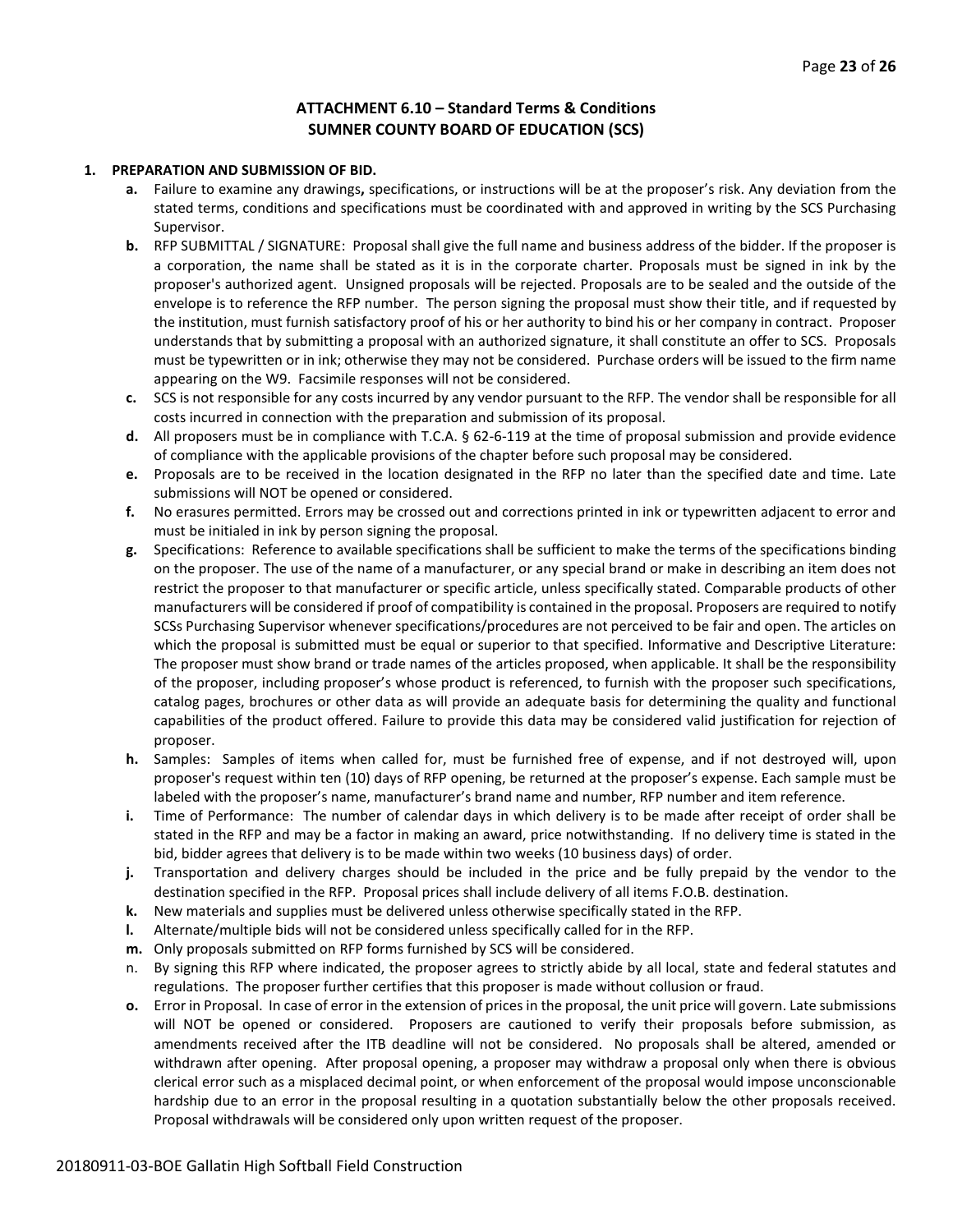- **2. OPEN RECORDS.** In order to comply with the provisions of the Tennessee Open Records Act, all proposals will be publicly opened and are subject to public inspection after the award upon written request. Proposers may be present at ITB opening. Summary information will be posted the SCS website, www.sumnerschools.org under the Invitation to Bid link.
- **3. ACCEPTANCE AND AWARD.** SCS reserves the right to reject any and all proposals and to waive any informality in proposals and, unless otherwise specified by the proposer to accept any item in the proposal. Action to reject all proposals shall be taken for unreasonably high prices, errors in the proposal documents, cessation of need, unavailability of funds, or any other reason approved by SCS.
	- a. Contracts and purchases will be made with the lowest, responsive, responsible, qualified proposer. The quality of the articles to be supplied, their conformity with the specifications, their suitability to the requirements of the Institution, cash discount offered, and the delivery terms will be taken into consideration.
	- b. Any deviation from these stated terms, specifications and conditions must be coordinated with and approved in writing by the Purchasing Supervisor.
	- c. Prices quoted on the response (if any) are to be considered firm and binding until the said equipment, supplies or services are in the possession of SCS.
	- d. SCS reserves the right to order more or less than the quantity listed in the proposal.
	- e. If a proposer fails to state a time within which a proposal must be accepted, it is understood and agreed that SCS shall have ninety (90) days to accept.
	- f. No purchase or contract is authorized or valid until the issuance of a SCS purchase order in accordance with SCS policy. No SCS employee is authorized to purchase equipment, supplies or services prior to the issuance of such a purchase order.
	- g. The contract may not be assigned without written SCS consent.
	- h. If the appropriate space is marked on the ITB, other Institutions (such as State, Local and/or Public Agencies) may purchase off the contract during the same period as SCS.
	- i. The awarded proposer will be required to post a performance and payment bond in the amount of 25% of the contract price if it exceeds \$100,000 as stated by T.C.A. §12-4-201.
	- j. If the project cost is in excess of \$25,000 a performance bond must be secured by the requesting part in an amount equal to the market improvement value.
- **4. PAYMENT**. Payment terms must be specified in the proposal, including any discounts for early payment. Partial payments will not be approved unless justification for such payment can be shown. Terms will be NET 30 days. Payment will not be made until the conditions and specifications of the RFP are inspected and approved as conforming by persons appointed by SCS.
- **5. DEFAULT OF SELECTED VENDOR.** In case of vendor default, SCS may procure the articles or services from other sources and hold the defaulting vendor responsible for any resulting cost. If the awarded vendor violates any terms of their response, the contract, SCS policy or any law, they may be disqualified from proposing for a period of two years for minor violations or longer for major violations. Proposals from disqualified proposers will not be accepted during the period of disqualification.
- **6. INSPECTION OF PURCHASES.** Articles received which are not equivalent will not be accepted and will be picked up by the vendor or returned to vendor, shipping charges collect. SCS shall have a reasonable period in which to inspect and accept or reject materials without liability. If necessity requires SCS to use nonconforming materials, an appropriate reduction in payment may be made.
- **7. TAXES.** SCS is tax exempt; do not include taxes in quotation. Vendors making improvements or additions to or performing repair work on real property for SCS are liable for any applicable sales or use tax on tangible personal property used in connection with the contract or furnished to vendors by the state for use under the contract.
- **8. NONDISCRIMINATION.** SCS is an equal opportunity employer. SCS and bidder agree to comply with Titles VI and VII of the Civil Rights Act of 1964, Title IX of the Education Amendments of 1972, Section 504 of the Rehabilitation Act of 1973, Executive Order 11,246, the Americans with Disabilities Act of 1990 and the related regulations to each. Each party assures that it will not discriminate against any individual including, but not limited to employees or applicants for employment and/or students, because of race, religion, creed, color, sex, age, disability, veteran status or national origin. In the event that any claims should arise with regards to violations of any such local, state or federal law, statues, rule or regulations, the vendor will indemnify and hold SCS harmless for any damages, including court costs or attorney fees, which might be incurred.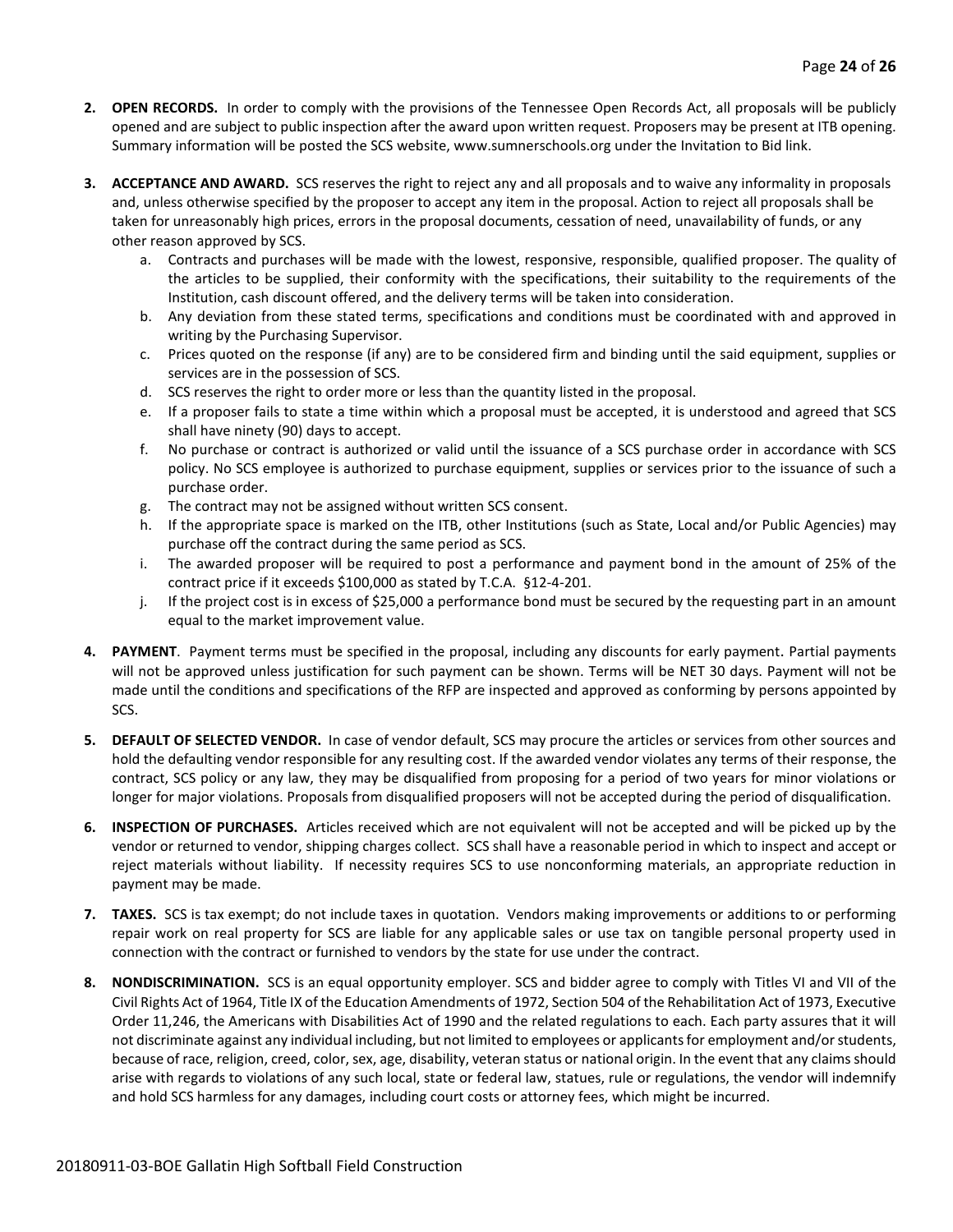- **9. PROHIBITIONS/NO VENDOR CONTRACT FORM.** Acceptance of gifts from vendors is prohibited. T.C.A. §12-4-106. The contract documents for purchase under this RFP shall consist of the successful proposer's bid and SCSs purchase order. **The proposer may request exceptions to terms and conditions and/or request SCS to accept other terms and conditions by means of subsequent documents such as invoices, warranty agreements, license agreements, etc. All subsequent document shall be open to revision for impermissible language. SCS reserves the right to render the proposal unresponsive and subject the proposal to rejection if successful terms cannot be negotiated.**
- **10. PROHIBITION ON HIRING ILLEGAL IMMIGRANTS.** Tennessee Public Chapter No. 878 of 2006, T.C.A. §12-3-309, requires that Contractor attest in writing that Contractor will not knowingly utilize the services of illegal immigrants in the performance of this Contract and will not knowingly utilize the services of any subcontractor, if permitted under this Contract, who will utilize the services of illegal immigrants in the performance of this Contract. The attestation shall be made on the form, Attestation re Personnel Used in Contract Performance ("the Attestation"), which is attached and hereby incorporated by this reference.
- **11. SALES AND USE TAX.** Before the Purchase Order/Contract resulting from this RFP/RFQ is signed, the apparent successful proposer must be registered with the Department of Revenue for the collection of Tennessee sales and use tax as required by T.C.A. §12-3-306.
- **12. ASSIGNMENT.** Neither the vendor nor SCS may assign this agreement without prior written consent of the other party.
- **13. LIABILITIES.** The vendor shall indemnify SCS against liability for any suits, actions or claims of any character arising from or relating to the performance under this agreement by the vendor or its subcontractors. SCS has no obligation for the payment of any judgement or the settlement of any claim made against the vendor or its subcontractors as a result of obligations under this contract.
- **14. APPLICABLE LAW.** Any contract shall be interpreted under the laws and statutes of the State of Tennessee. SCS does not enter into contracts which provide for mediation or arbitration. Any action arising from any contract made from this RFP shall be brought in the state courts in Sumner County, TN or in the United States Federal District Court for the Middle District of Tennessee.

Additionally, it is a violation of state statutes to purchase materials, supplies, services or any other item from a vendor that is a commissioner, official, employee or board member that has any financial or beneficial interest in such transaction, T.C.A. §12-4-101.

- **15. FUNDS**. The Proposer understands and accepts the non-appropriation of funds provision of SCS.
- **16. DATA PRIVACY AND SECURITY**. Personal Information (PI) includes but is not limited to that information protected by HIPAA, the HITECH Act, FERPA, or Gramm-Leach-Bliley) or such information which would allow a third party to gain access to the personal, medical or financial records of any of any party. Vendor represents and warrants that its collection, access, use, storage, disposal and disclosure of PI complies with all applicable federal and state privacy and data protection laws. Vendor represents and warrants that Vendor will maintain compliance with the SSAE 16 standard, and shall undertake any audits and risk assessments Vendor deems necessary to maintain compliance with SSAE16. If PI provided by SCS to Vendor is subject to FERPA. Vendor agrees that in its handling of FERPA data it will perform as a school official as that term is defined by FERPA regulations. Vendor acknowledges that its improper disclosure or re-disclosure of PI covered by FERPA may, under certain circumstances, result in Vendor's exclusion from eligibility to contract with SCS for at least five (5) years. Vendor shall provide SCS with the name and contact information for an employee of Vendor who shall serve as SCS's primary security contact and shall be available to assist Customer twenty-four (24) hours per day, seven (7) days per week as a contact in resolving obligations associated with any security incident in which it is reasonably suspected that there has been a breach of information security. Vendor shall immediately mitigate or resolve any Security Incident, at Vendor's expense and in accordance with applicable privacy rights, laws, regulations and standards. Vendor shall reimburse SCS for actual costs incurred by SCS in responding to, and mitigating damages caused by, any Security Incident, including all costs of notice and/or remediation incurred under applicable law as a result of the Security Incident.
- **17. IRAN DIVESTMENT ACT.** By submission of this proposal, each proposer and each person signing on behalf of any proposer certified, and in the case of a joint proposal, each party thereto certifies as to its own organization, under penalty of perjury, that to the best of its knowledge and belief that each proposer is not on the list created pursuant to T.C.A. §12-12- 106.